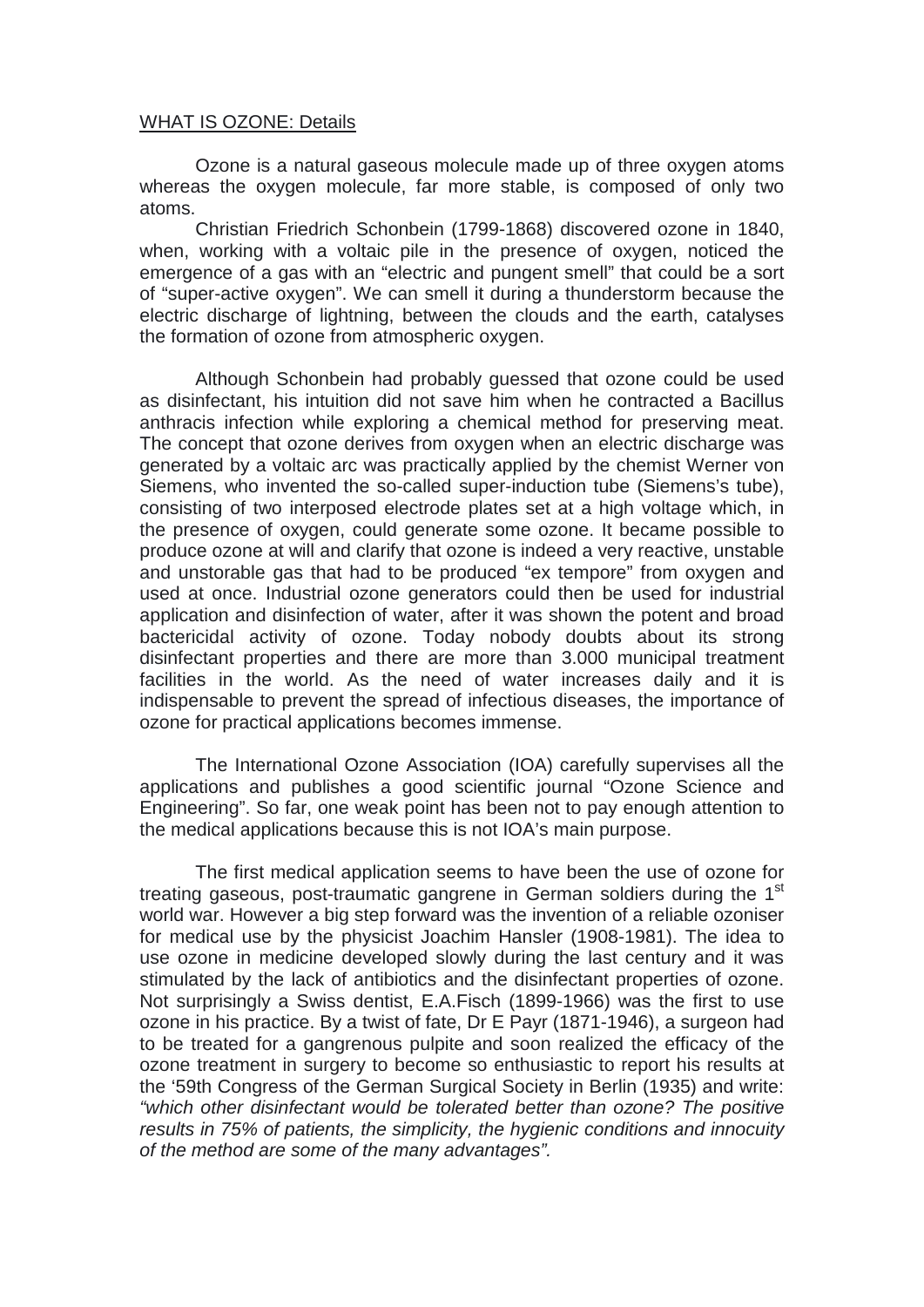In 1936, in France, Dr P. Aubourg proposed to use the insufflation of oxygen-ozone into the rectum to treat chronic colitis and fistulae. How could ozone be administered for internal use? It seems that Dr. Payr was the first to inject gas with a small glass syringe directly into the vein but he was very careful in slowly delivering a small volume of gas.

Unfortunately this route was later on adopted by charlatans and technicians without any medical qualification who, by injecting large volume (up to 500 ml in two hours) have often caused lung embolism mostly due to oxygen and even death. Although this practice has been prohibited since 1984, quacks still uses in third-world countries and certainly it represents one good reason for prohibiting all at once the use of ozone. In most States of USA, the FDA has forbidden the use of ozone and this fact has negatively influenced a correct development of ozonetherapy, that, however, is more or less tolerated in other parts of the world. It is regretful that brilliant pioneers as Fisch, Payr, Aubourg and Dr. H. Wolff (1927-1980), the inventor of ozonated autohemotherapy, have been betrayed by a horde of unscrupoulous and false doctors. If that was not enough, another serious obstacle has been created in the USA by the ruling dogma that "ozone is always toxic any way you deal with it ". This was the phrase that one of the best ozone chemists wrote me in 1995. Although I tried to discuss with him showing our data contradicting his dogmatic assertion, he has preferred not to discuss further this issue. When, on June 2002, I sent him my book that critically examined [ozone therapy,](http://www.austinozone.com/) only his secretary, after a second request, briefly informed me that he had received the book! In the medical field, history has repeatedly shown that not all dogmas are tenable and the one on ozone stands up mostly on the basis of prejudice, medical incompetence and previous bad work. While I fully agree with the experts that ozone is one of the strongest oxidants and an intrinsically toxic molecule, on the basis of our biological and clinical data, I am sure that ozone, if used in judicious dosages, can be tamed by the potent antioxidant system present in cells and biological fluids. Obviously, during an inflammatory process, an excessive, continuous and localized release of ozone can be detrimental whereas, depending upon a minimal concentration, short time of exposure and biological location, thenow famous three gaseous molecules: CO, NO and O3 can act as crucial physiological activators.

 Ozone is a natural, highly reactive, gaseous molecule produced by an electric discharge or/and UV radiation, alone or with NOx. Remarkably, even activated leukocytes seem to generate ozone in vivo. It can be protective or offensive depending upon its concentration and location. Ozone should never be inhaled because the RTLFs have, in comparison to blood, a negligible protective capacity.Today, the use of ozone for industrial applications and water disinfection has received a wide consensus while its use in medicine remains controversial because medical scientists and clinicians remain sceptical and do not want to learn and understand the usefulness of ozone.

 Ozone must be produced using medical oxygen with a reliable, atoxic generator that allows the measurements of precise ozone concentrations (1- 100 mcg/ml) by mean of a photometer often controlled by iodometric titration.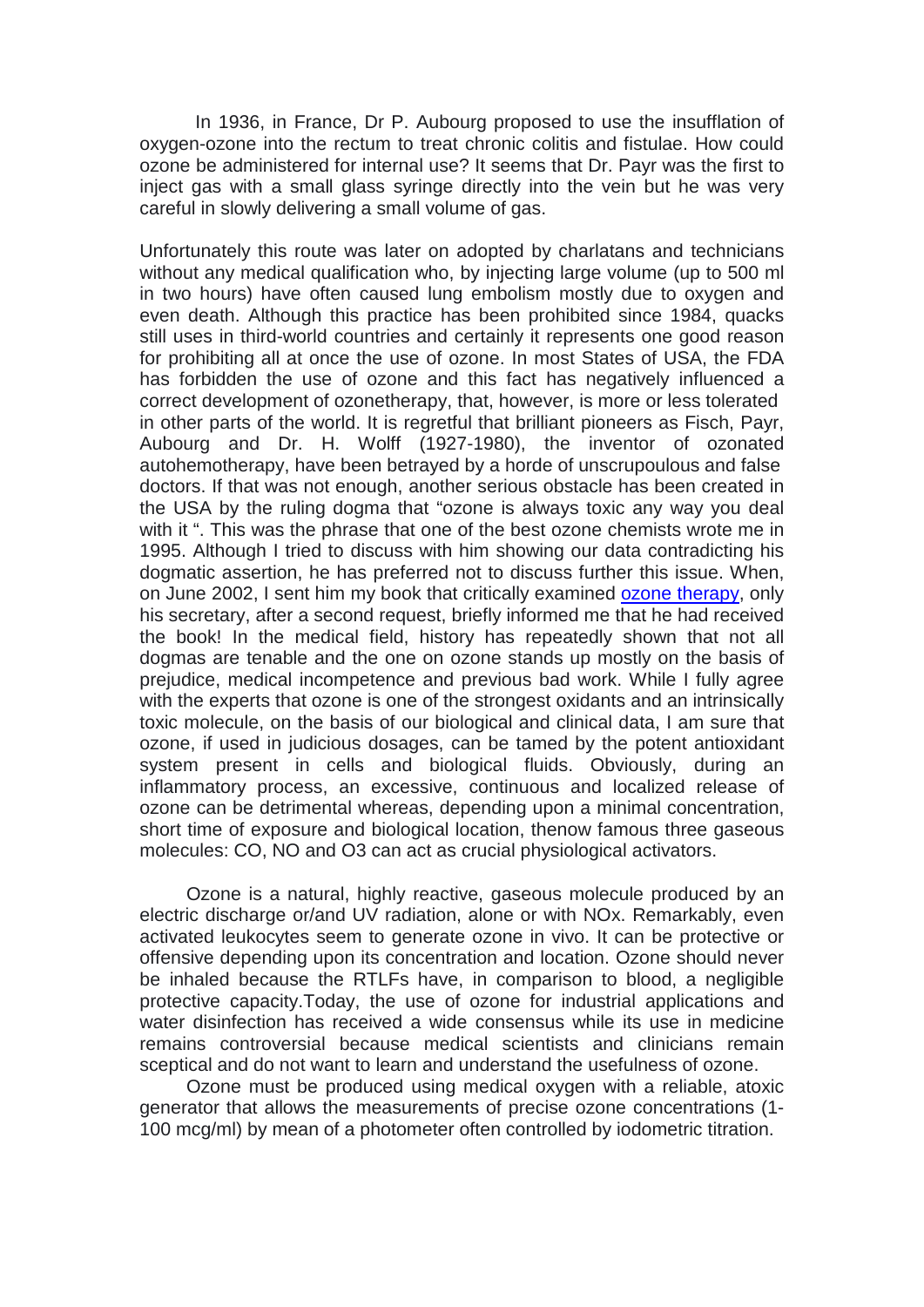The total ozone dose is equivalent to the gas volume (ml) multiplied by the ozone concentration (mcg/ml). For different medical applications, the ozonetherapist must know the optimal ozone doses.

 Once physicians and nurses will realise the therapeutic potential of ozonated water and oil, these products will become a very useful and inexpensive medical treatment. Ozonation of either bidistilled water or olive oil is performed by bubbling the gas mixture (O2-O3) for either five min or up to two days, respectively. The ozone concentration in pure water, due to solubilised ozone, corresponds to 25% of the used ozone concentration, which is more than enough for an optimal disinfection. One gram of oil can bind up to 160 mg of ozone. While ozonated water remains efficacious for one-two days, the oil remains stable for two years in the refrigerator. Both acts as potent disinfectants and enhance healing by stimulating cell proliferation. As soon as the medical community will appreciate their efficacy, both ozonated water and oil will become indispensable tools in chronic wound healing units.

 What happens when human blood is exposed to a therapeutic dose of oxygen-ozone? Both gases dissolve in the water of plasma depending upon their solubility, partial pressure and temperature. While oxygen readily equilibrates between the gas and the blood phases, the ten-fold more soluble ozone cannot equilibrate because IT REACTS with biomolecules (PUFA, antioxidants) present in the plasma. The reaction yields hydrogen peroxide (among other possible ROS) and lipid oxidation products (LOPs). The sudden rise in plasma of the concentration of hydrogen peroxide generates a gradient, which causes its rapid transfer into blood cells where, in a few seconds, it activates several biochemical processes and simultaneously undergoes reduction to water by the efficient intracellular antioxidant system (GSH, catalase, GSH-Px).This critical step corresponds to a controlled, acute and transient oxidative stress necessary for biological activation, without concomitant toxicity, provided that the ozone dose is compatible with the blood antioxidant capacity.

While ROS are responsible for *immediate* biological effects (Figure 1), LOPs are important as *late* effectors, when the blood, ozonated ex vivo, returns into the circulation upon reinfusion (Figures 2 and 3). LOPs can reach any organ, particularly the bone marrow where, after binding to receptors in submicromolar concentrations, elicit the *adaptation to the repeated acute oxidative stress,* which is the hallmark of ozonated autohemotherapy. Upon prolonged therapy, LOPs activity will culminate in the upregulation of antioxidant enzymes, appearance of oxidative stress proteins (haemeoxygenase I as a typical marker) and probable release of stem cells, which represent crucial factors explaining some of the extraordinary effects of ozonetherapy

It must be emphasized that BLOOD EXPOSED TO OZONE UNDERGOES A TRANSITORY OXIDATIVE STRESS necessary to activate biological functions without detrimental effects. The stress must be adequate (not subliminal) to activate physiological mechanisms, BUT NOT EXCESSIVE to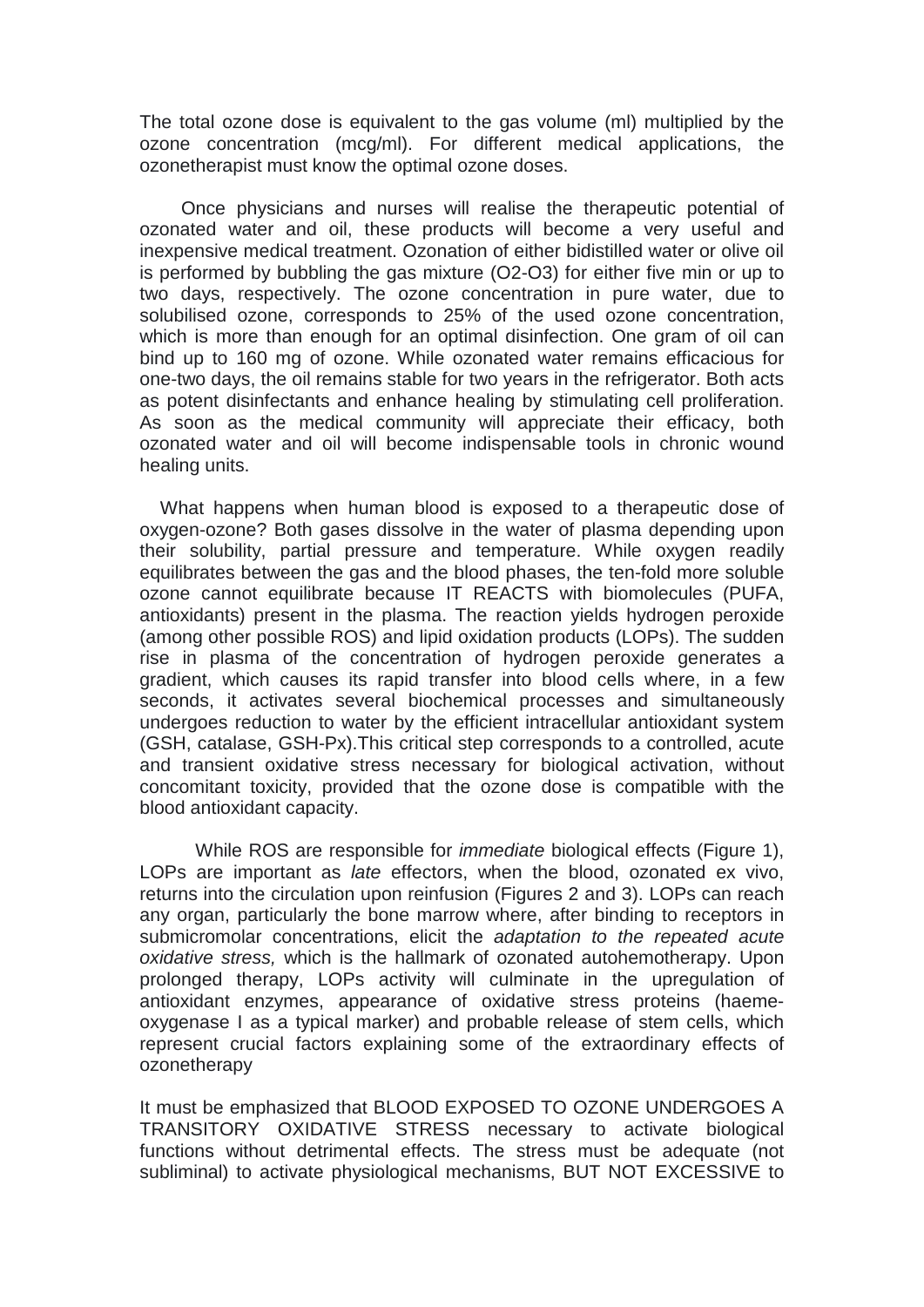overwhelm the intracellular antioxidant system and cause damage. Thus, an excessive ozone dose or incompetence in manipulating this gas can be deleterious. On the other hand, very low ozone doses (below the threshold), are fully neutralised by the wealth of plasma antioxidants and can produce only a placebo effect. The concept that ozonetherapy is endowed with an acute oxidative stress bothers the opponents of this approach because they consider it as a damage inflicted to the patients, possibly already under a chronic oxidative stress. THEY DO NOT BELIEVE THAT OZONETHERAPY INDUCES A MULTIVARIED THERAPEUTIC RESPONSE ALREADY WELL DOCUMENTED IN SOME DISEASES.

MoreoverTHEY DO NOT DISTINGUISH *THE CHRONIC OXIDATIVE STRESS (COS)* DUE TO AN ENDOGENOUS AND UNCONTROLLED HYPEROXIDATION *WITH THE SMALL AND TRANSIENT OXIDATIVE STRESSES that we can precisely perform EX VIVO with the ozone dose*. The THERAPEUTIC RESPONSE achieved after these repeated oxidative stresses can be envisaged as a PRECONDITIONING EFFECT eventually able to reequilibrate the redox system altered by pathogenetic stimuli.

 The reader will be amazed by the variety of routes of ozone administration. In spite of its intrinsic toxicity, if it is used at judicious doses, ozone is a versatile drug, which can be surprisingly useful in several diseases. Even local infections or neoplasms at the oralnasal-pharyngeal site can be treated, provided the patient can remain in apnea for about 40 seconds or has been intubated. Owing to charlatans' false claim that direct IV gas administration could cure HIV infection, this route, in spite of having caused many accidents and deaths, is still used in third-world countries. Even though death is due to oxygen embolism and not to ozone toxicity, it must be proscribed because there are other safe methods for ozone administration.

Regarding the SC administration, ozonetherapists treating lipodistrophies must be warned to inject small volumes (2-4 ml) of gas in multiple sites for a total of only 80-100 ml. This is already somewhat dangerous but it has never caused death as it has occurred after injecting 300-500 ml. Intraperitoneal and intrapleural administrations have been hardly used by practitioners but they are of great interest for treating life-threatening peritonitis, empyema, peritoneal and pleural carcinomatosis and chronic viral hepatitis in patients undergoing peritoneal dialysis.

Accidental and war trauma, burns and all sorts of acute and chronic cutaneous infections can be proficiently treated with ozonated water and oil that, in comparison to conventional creams, deserve great attention.

The topical use of ozone in chronic and torpid ulcers and wounds present in diabetic patients and elderly people allows such a rapid improvement and healing to promote ozone to the rank of "WONDER" drug.

 Today ozonetherapy can be performed using six different modalities. Besides the old but still quite valid methods of major and minor autohaemotherapy and rectal insufflation, we have developed and evaluated other options such as the quasi-total body exposure to oxygen-ozone and the EBOO. In patients with precarious venous access, as a blood substitute, we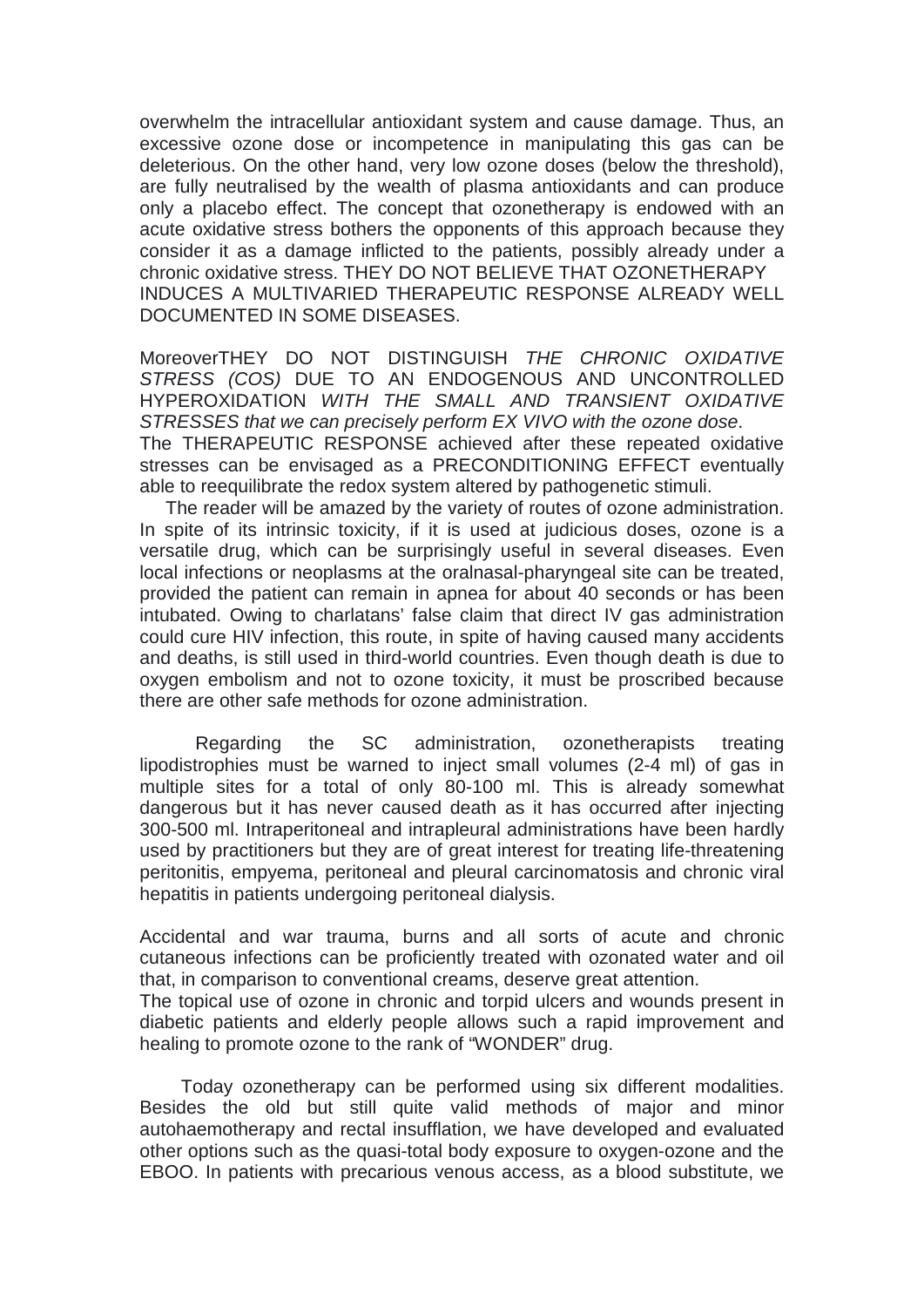are now using the glucoperoxide solution, which represents a form of biooxidative therapy with a clear rationale and the advantage of being inexpensive and potentially useful to millions of people without medical assistance. Although all of these procedures must be controlled and supervised by physicians expert in ozonetherapy, a few of them are amenable to be used at home by the patient. Ozone must never be breathed but, if the dose is adapted to the potent antioxidant capacity of body fluids, the above described methods offer flexible and remarkable therapeutic advantages. Finally,when it was needed, I have successfully combined major and minor AHTs, RI, BOEX as well the gluco-peroxide infusion. *The central aim of ozonetherapy is to give a precise, atoxic shock to an organism which for various reasons has gone astray; the hope is that repeated, timely shocks will readjust several biological functions by means of many messengers (ROS, LOPs and autacoids generated by ozone)delivered by circulating blood to the whole body.* We have coined the term "therapeutic shock" to symbolize the possibility of reactivating the natural positive capabilities to restore health or, in better words, to stimulate the "vis medicatrix naturae".

 I believe that the simultaneous induction of an acute and precisely calculated oxidative stress on different areas such as blood, the skin and the gut mucosal system can result in a more comprehensive and perhaps synergistic response of the body defense system. Indeed chronic diseases must be attacked from different angles and we have evidence that the stimulation of several biochemical pathways in different organs can be therapeutically beneficial as other medical approaches using potent drugs, ozonetherapy may present some risks, which can be avoided if the ozonetherapist is theoretically and practically well prepared. The use of judicious ozone doses related to the antioxidant capacity of tissues and body fluids excludes the risk of citotoxicity and mutagenicity. Adverse effects, noted with the use of PVC bags and an excess of citrate, are now totally avoided with the use of the optimized method using ozoneresistant glass bottles. Great care must be exercised when injecting the gas mixture directly into the paravertebral muscles: if this is done correctly, most patients comply well with the therapy. There are a few cases when ozonetherapy is contraindicated and, whenever possible, we must follow the patients during subsequent years and note any possible toxicity or new pathologies.

*Ozone therapy can be used in the following medical specialities*

Angiology Gynaecology Pneumology Cardiology Hepatology Rheumatology Cosmetology Infectivology Stomatology Dentistry Intensive therapy Surgery Dermatology Neurology Urology Gastroenterology Oncology Gerontology Orthopaedics

 Herpetic infections are painful, depressing diseases and particularly those due to HSV-I and HSV-II are recurrent. They cannot be underestimated because they procure a very poor quality of life. It appears that both herpetic infections and the fearful HZ with the possible combination of PHN can be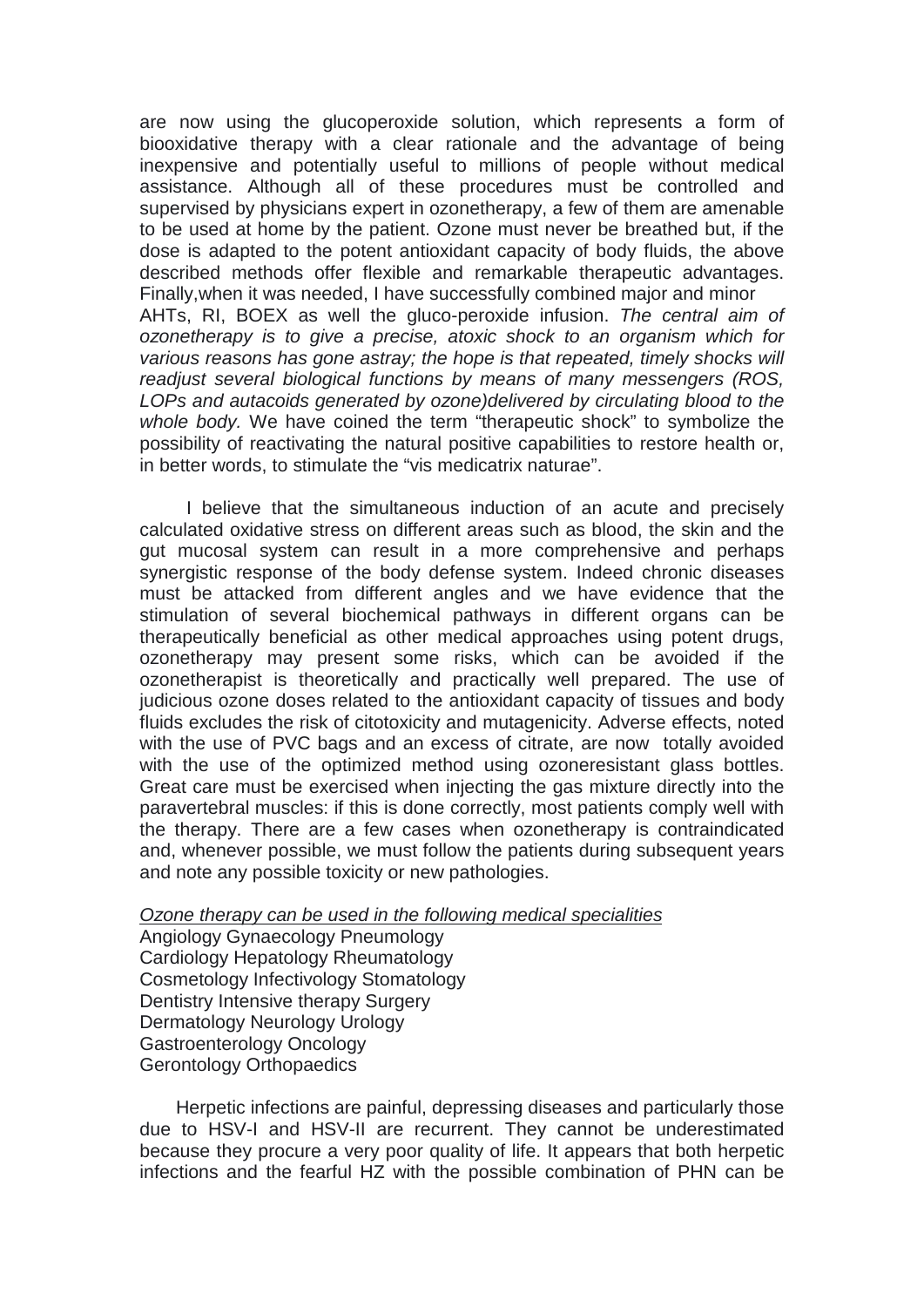treated reasonably well with either antiviral drugs or ozonetherapy. However, for the many patients, who suffer more or less frequently of these affections, this is an unsatisfactory information because they only want to know which is the most rapid and effective treatment. It would be a great advancement if we could programme a comparative study including three arms:

antivirals, ozonetherapy and both. Such a huge study involves hundreds of patients, many clinicians and great resources for various analyses and it is beyond our possibility. Only imaginative public-health leaders could undertake this endeavour but do they exist?

Meantime the solution that may yield the best and lasting result (if not the cure) can be obtained by COMBINING the orthodox antiviral agents with ozonated major plus minor autohaemotherapy and topical application of ozonated oil. Genital herpes is the infection that often causes severe psychological effects and the majority of patients feel devastated when they learn the diagnosis. This is the reason why I strongly recommend a combination therapy carried out for a prolonged period and likely to reduce recurrency and the risk of transmission.

 It can be said that ozone, in spite of its potent disinfectant activity in vitro, is NOT as active in vivo because pathogens are normally protected by the plasma and cellular antioxidants. This point must be emphasized to prevent the direct intravenous administration of gas into patients practised by quacks, which often leads to deadly oxygen embolism. Nevertheless *ozone can be useful in infectious diseases by activating ancillary mechanisms.*  Luckily orthodox medicine has made available a number of antivirals, which, when used in COMBINATION, are effective (but not always curative) in rapidly clearing viruses from the plasma and cells. Unfortunately the hope to eradicate the HIV has not come true and, at this point, ozonetherapy can become useful because it is able to activate several biochemical and immunological pathways that eventually may further reduce the morbidity. This is a realistic vision that regretfully is not shared by orthodox infectivologists but it is hoped that the tendency of treating chronic and complex diseases with reductionist approaches will vanish when clinicians will become convinced of the effectiveness and atoxicity of ozonetherapy. What is at stake is not the validity of one or the other approach but the wellbeing of the patient!

 A combination of the basic orthodox medicine and a life-long prolongation of [ozone therapy](http://www.ozonemachine.org/) is potentially able to correct the chronic oxidative stress underlying the vascular disease and restore health in seriously ill-patients. This is due to the multiform and simultaneous effects elicited by ozone therapy, a virtue not shared by other approaches. Patients are very much interested to know which will be the best and simple course for taking full advantage of ozone therapy. Among the described approaches

AHT, RI, BOEX and the "gluco-peroxide"infusion are the least invasive, well tolerated and absolutely atoxic in the long term. RI is the least expensive and the instructed patient can do it at home. In such a case, ozone concentrations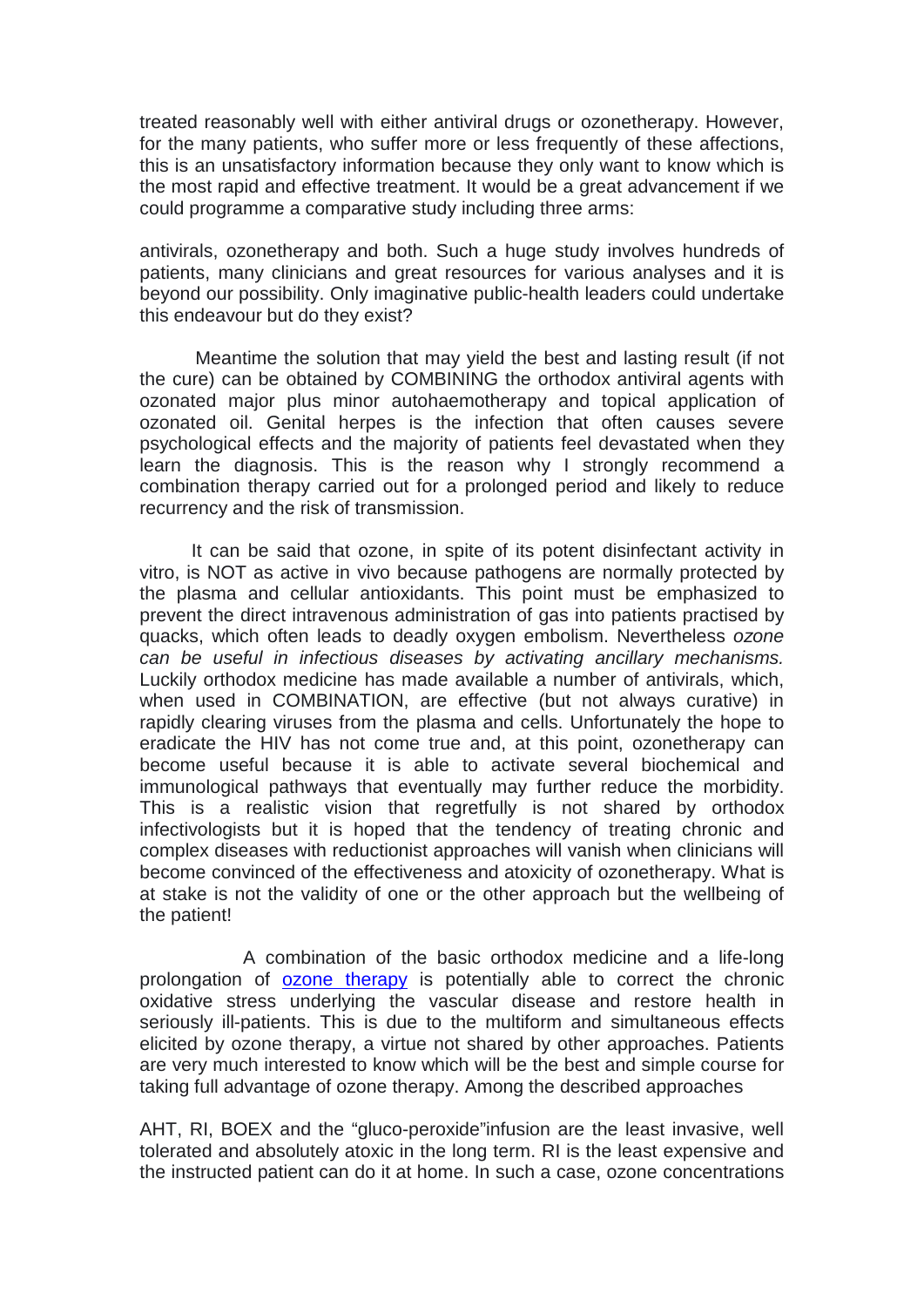may range from an initial 5 mcg up to 20 mcg/ml, increasing the gas volume progressively from 150 ml to 450 ml in 2 weeks The other methods, depending upon the stage of the disease, require two cycles (of 14-20 treatments each) per year with at least one monthly treatment as maintenance in between. Chronic limb ischaemia is often accompanied by an ulcer that will never heal unless we normalize the delivery of oxygen and stimulate tissue regeneration. In this disease, ozone delivers its best messages and behaves really as a wonderful drug when the ozonetherapist combines the ozonated AHT with domiciliary topical therapy with ozonated oil. The local induction and release of growth factors in a sterile and revascularized tissue has a fundamental importance for the healing process. The disappointing clinical outcome from growth factor trials (Bennett et al., 2003) is due to the fact that exogenous hormones applied on an infected and ischaemic tissue are useless. Almost needless to say that the patient must continue the basic conventional therapy that aims to block the progression of the disease.

 It seems to us that, although ozone therapy is a fairly unknown and boycotted (by orthodox ophtalmologists) complementary medical approach, it should not be viewed with scepticism and, with the limitations objectively discussed above, deserves to be applied in suitable patients, Even though they regain only a fraction of their original visual acuity, when there is NO OTHER USEFUL TREATMENT, patients are greatly appreciative as demonstrated by an excellent compliance along the years.

Neurodegenerative disorders affect about 50 million people in the world and have a terrific and increasingly negative social-economic impact on families and society. While a better understanding of degenerative events may allow devising medical therapies able to slow down the demise of critical populations of neurons, we should not disregard the corroborant effect of ozone therapy particularly in the early stage of the disease. If ozone therapy is endowed with the capacity of mobilizing BMSC or activating dormant SC in the brain, we may be able to drastically change a gloomy prognosis. At the least patients have only to gain a better quality of life by associating useful medical therapies to ozone therapy.

 In the last few years, I have made an effort to explain that ozone therapy, by triggering different mechanisms of action, may be able to create an environment hostile to cancer cells (Bocci, 1988c). This is a new line of thought stating that the cell malignancy can be tamed through the use of a multiform biological modifier. The rationale of the approach, a possible timing of application, either alone in patients with minimal residual disease or in combination with orthodox treatments and the already used therapeutic scheme have been described in details.

 The dysmetabolic syndrome is recognized as one of the most serious disease in Western countries caused by a number of metabolic alterations such as type 2 diabetes, hypercholesterolaemia, atherosclerosis, renal dysfunction with the common denominator represented by a chronic oxidative stress. Although orthodox medicine has several good drugs for blocking the progression of diabetes and atherosclerosis, it continues to ignore the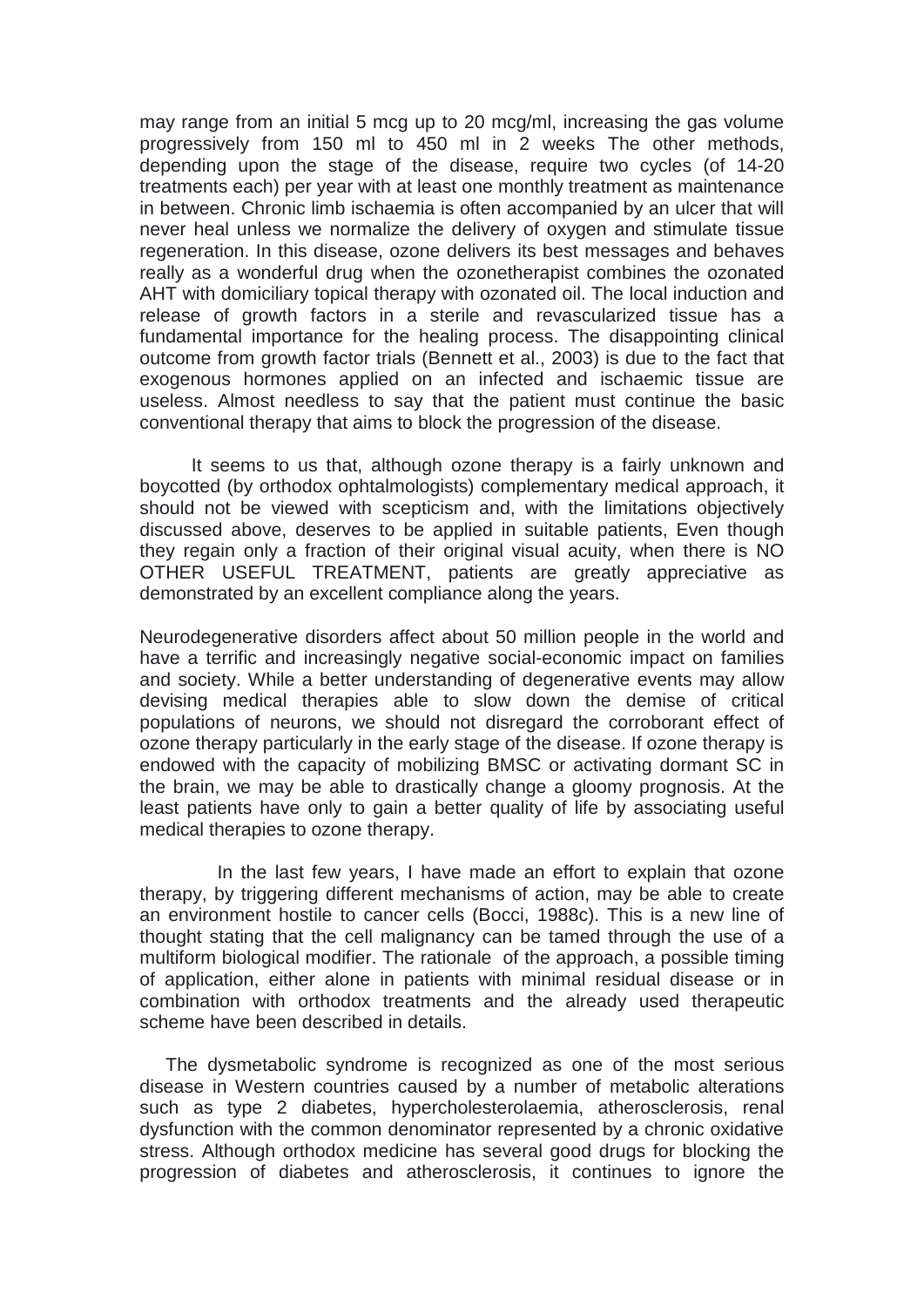capacity of ozone therapy which is able to improve: a) blood circulation and oxygen delivery to ischemic tissues; b) corrects the chronic oxidative stress by upregulating the antioxidant system; c) induces, without side effects, a state of wellness and euphoria and d) may improve insulin secretion or its effectiveness. Diabetic patients, particularly those with foot ulcers, are critical and today they still have a gloomy prognosis. This is because they need a multiform therapy aiming to eliminate infection, the peripheral ischemia and the neuropathy. While we are not yet sure about correcting the dysinsulinemia, we have witnessed dramatic improvements in patients ready for amputation by performing AHT and topical, daily application of ozonated oil. While certainly we are not overlooking the importance of antidiabetic drugs, statins, antihypertensive agents and so forth, we judge it deplorable to disregard the benefit of a combined ozone therapy.

 Life-long ozonetherapy is feasible as we have shown in age-related macular degeneration, in chronic limb ischemia and in angina abdominis. After an initial cycle including 24 treatments in three months (twice weekly), the therapeutic effect can be probably maintained with three treatments per month. Upregulation af antioxidant enzymes and 2,3-diphosphoglycerate is likely to occur during the first two months, while rheological improvement (decrease of arterial pressure is the norm) due to  $NO\square/S$ uperoxide rebalance may take two-to three months.

Ozonation of patient's blood must be carefully performed, firstly evaluating the antioxidant capacity in order to employ the optimal ozone concentration. The usual strategy "starts low, go slow" is the most idoneous for inducing ozone tolerance and the rebalance of the redox system. This approach will likely diminish the frequency of allotransfusion, the severity of painful vaso-occlusive crises in SCA and will improve the metabolism and the quality of life. Chelation therapy with desferrioxamine must be continued regularly and, for potentiating the plasma antioxidant capacity, we must prescribe the usual oral daily antioxidant supplementation one week before starting the therapy. Haemoglobinopathies are often complicated by chronic hepatitis C infection and, although the combination of interferon alpha and ribavirin is effective (Li et al., 2002), it may well be strengthened by the ozonated AHT. The treatment proposed by Cuban physicians of ozone insufflation via the rectal route has been evaluated in the rabbit (Bocci et al., 2000) but in comparison to the stoichiometry of AHT, it is too approximate.

However it is even cheaper and amenable to self-administration. If ozonetherapy can be proven to be useful in haemoglobinopathies, a reevaluation of the RI route is warranted also because the patient, once properly instructed, can do it at home. One drawback of ozonetherapy is that lack of electricity and medical oxygen may impede ozone production for SCA therapy in remote parts of Africa. The same problem attains for treating malaria and HIV infections. In order to overcome these difficulties, one promising option is the infusion of the "glucoperoxide-solution" with hydrogen peroxide concentrations in the low-medium range (0.03-0.09%).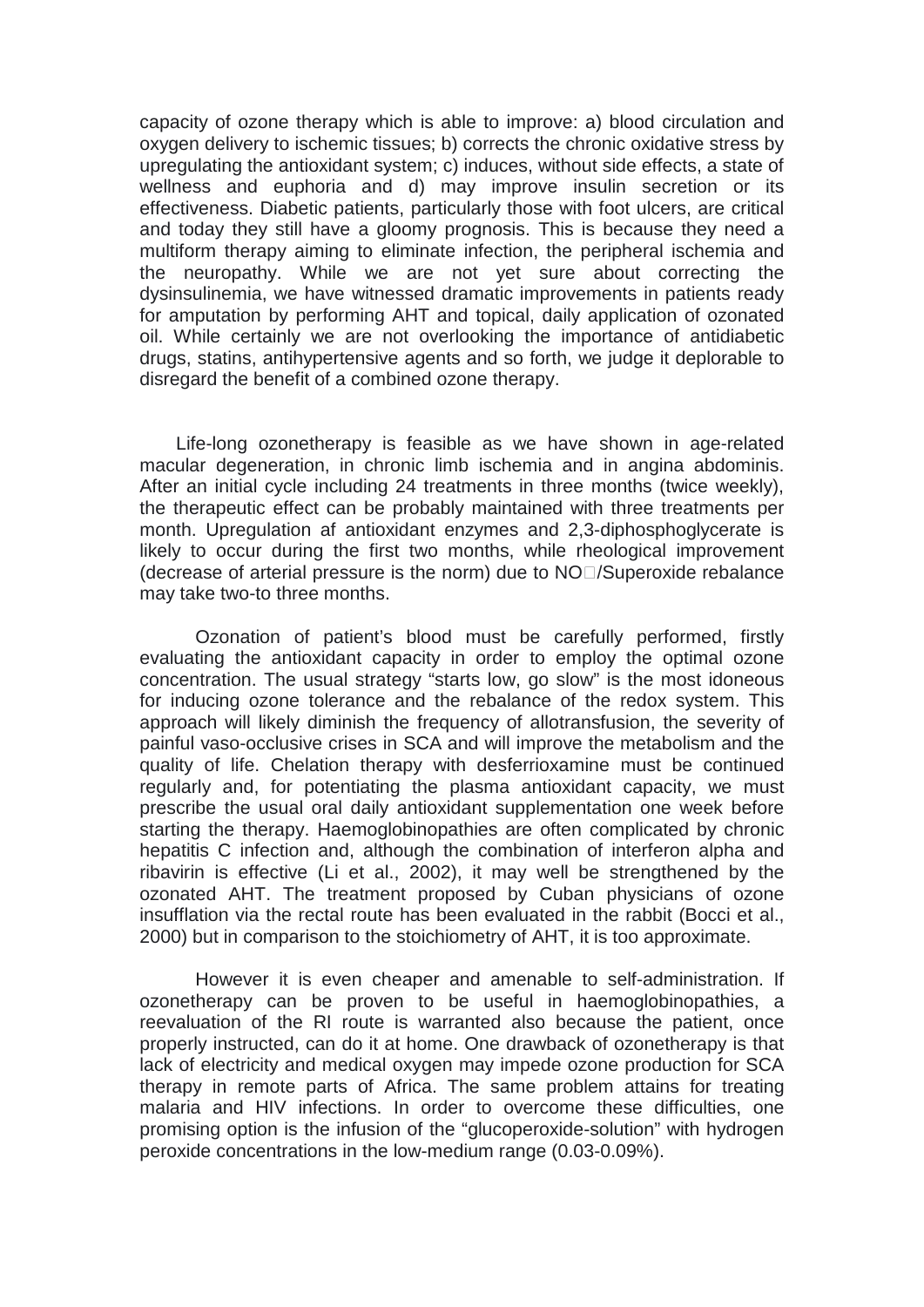The discovery that nephropathies are progressively worsened by a state of oxidative stress not yet controllable by orthodox medicine compels me to strongly advise the application of ozone therapy either in acute, chronic and terminal stage of the disease. I hope that nephrologists will endorse this idea and test this new approach. The real possibility of controlling the hyperoxidative state and inducing a feeling of wellness are eloquent and encouraging advantages. The study of gene and stem-cell biology is most important and likely will produce amazing therapeutic innovations but, realistically, growing replacement organs is still a long way off (Soares, 2004). As renal transplantation is still unable to satisfy the global need, what is wrong in trying to help patients with ozone therapy? I honestly cannot justify the obstracism of orthox medicine and the the negligence of Health Authorities in disregarding the beneficial help of this approach. I remain faithful to the concept that only the combination of treatments is the best way to correct the multiform derangements typical of chronic diseases.

There are rational bases for entertaining the application of ozone therapy in dermatological diseases such as psoriasis and atopic dermatitis. However, orthodox medicine, thanks to colossal commercial enterprises, has made available new interesting drugs, which are effective but not totally devoid of risks. This is one reason for dermatologists to obstruct the evaluation of ozone therapy with the consequent difficulty of recruiting patients for clinical studies. Moreover patients with these diseases are often very distressed and understandably anxious to receive the most effective treatment immediately. Ozonetherapy may yield some benefit at a slow pace and patients will accept it only if, at least in the initial period, they are assisted with the proven topical drugs. On the other hand, the use of ozonated water and oil for chronically infected wounds and ulcers yields wonderful results and official medicine will have, sooner or later, to acknowledge the value of ozone in these dermatological affections, which worry so much diabetics and old people.

I have reviewed a good clinical study, meaningful assumptions and a few anecdotal hints for justifying the use of ozone therapy in asthma, COPD, IPF, ARDS, and emphysema. It is felt that ozone therapy could act as a synergistic adjuvant when combined to orthodox therapy. The acceptance of this proposal will imply reduction of medical and social costs but, above all, a better and longer life for many patients. It is unbelievable and regrettable that the medical establishment and World Health Authorities remain sceptical and do not help evaluating the application of ozone therapy.

Familiarity (hence, genetic factors), age and sex and an extremely variable number of causes are responsible for tinnitus and SHL. If vascular defects were predominant, we ought to have noted an improvement in at least a few patients. It is however possible that, once the symptoms appeared, the lesions are either already irreversible or cannot be modified by ozone therapy. To my knowledge, ozone therapy had not been evaluated before in these pathologies and I will be grateful to exchange information with anyone more knowledgeable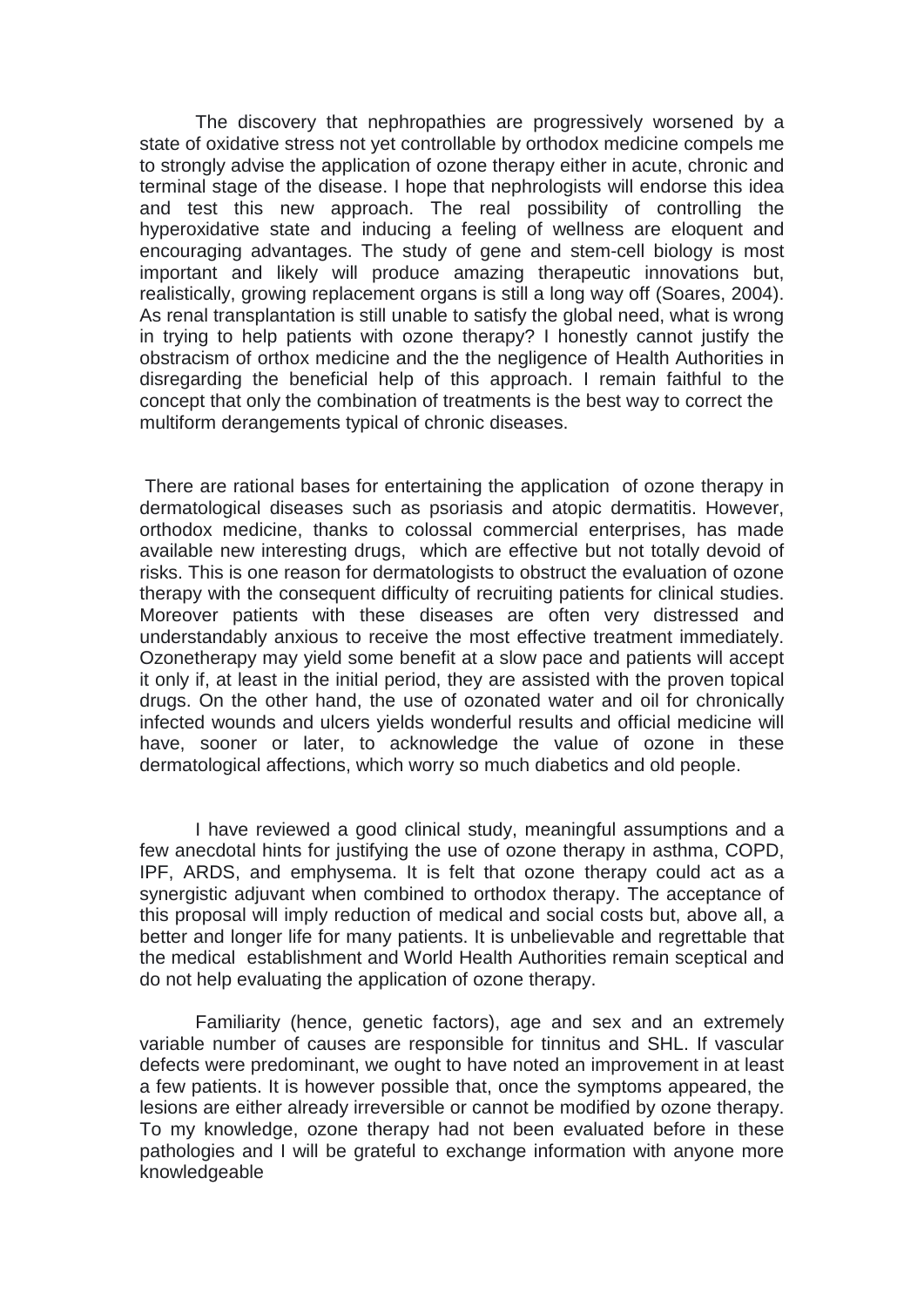By reactivating natural defence mechanisms, the use of oxygen-ozone surprisingly solves a painful problem. On a conceptual basis, this result was not expected mostly because we know that ozone is a very reactive and potentially offensive gas. PARADOXICALLY, it can elicit beneficial effects. We still have to go a long way before fully understanding its versatility and capacity, when properly used, to display useful biological effects. These results shouldstimulate an intelligent reflection of the most stubborn opponents of the use of ozone in medicine. It would be wrong and simplistic to believe that ozone has definitively solved the problem of back-ache and in fact new approaches, even less invasive and risky, are continuously proposed.

Because ozone cannot be always available, I prepared a protocol proposing to evaluate the local effect (into paravertebral muscles) of a solution of hydrogen peroxide diluted in a 5% glucose solution. We may be able to ascertain if this basic compound, an ozone messenger, acts on nociceptors and evokes the analgesic response. Samanta and Beardsley (1999) wondered what was the best way to treat low back pain, but they did not not mention ozone therapy. If orthopaedic surgeons read this book and try this approach, they may produce new and interesting results, useful for science and above all for patients

Orthodox medical care (antidepressants, corticosteroids, immunotherapy and metabolic drugs) is scarcely beneficial and with some side effects in CFS patients. Although GET and CBT appear to represent an effective intervention for CFS, they do not entirely solve the problem. We have been stimulated in evaluating ozonetherapy because, in other pathologies, most of the patients have reported a feeling of well-being and euphoria. This result is interesting and we can only speculate that the reasons for these positive effects are, at least in part, due to a functional restoration of hormonal and neurotransmitter functions. Moreover, ozonetherapy may interrupt the vicious circle due to a chronic oxidative stress and deranged muscle metabolism. The clinical results so far obtained appear to justify the use of ozone because it is able to activate simultaneously several metabolic pathways gone astray in these frustrating pathologies. This also explains why CBT, that certainly involves the psychoneurohumoral system, is somehow more effective than using conventional drugs. Our data need to be expanded and compared with a group of patients treated with CBT. The use of a placebo (simple autotransfusion or only oxygenated blood) would be interesting, but these patients are severely distressed and randomisation appears unethical.

A few observations ought to be kept in mind for the future. Our schedule and the volume of blood exposed to O2-O3 may not have been optimal because the clinical improvement has progressed slowly. Whilewe are insisting on the validity of the strategy "start low, go slow", we may have been too cautious. The schedule of two treatments per week appears valid and well accepted by patients but, while we should start with a 225 ml volume of blood and an ozone concentration of 20 mcg/ml, during a four week period, we should escalate the blood volume to the maximum of 270 ml and an ozone concentration of 40 mcg/ml. It also appeared clear that *a priori* we cannot fix a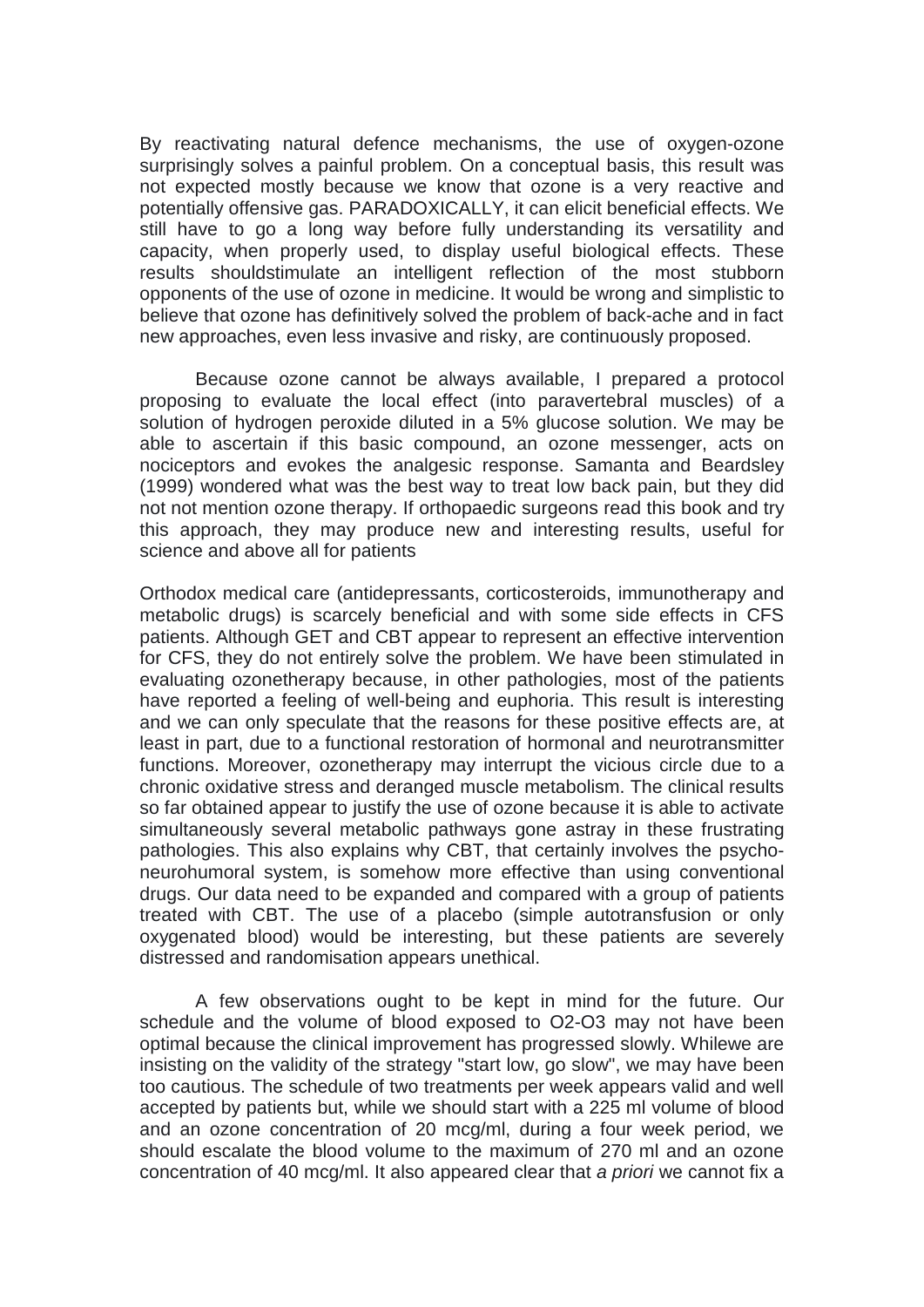number of treatments (say 12 or 16 to be performed in 1.5 or 2 months) because, understandably, each patient responds differently to the therapy. In our case, among CFS patients, we noted one slow, one medium and one rapid responder. Consequently, *we must adjust the cycle and maintenance therapy to the single patient and not to a fixed, meaningless scheme.* This is an aspect that ought to be extended to other pathologies!

In the case of fibromyalgia, our statistics are very meagre compared to those reported by Loconte (2000) and Cosentino et al., (2000). The latter group determined a complete response in about 40% of patients while Loconte claimed to achieve total remission in 60% of patients. In our case, four patients (80%) had an excellent response and this is most likely due to our far longer treatment schedule. The direct infiltration of tender sites and trigger points can be compared with the "chemical acupuncture"performed in the paravertebral muscles for the problem of backache and is interpreted to activate the anti-nociceptive system via the descending analgesic neuronal complex. It may be interesting to evaluate the local infiltration of a small volume of ozonated blood that may lead to a complete normalisation of nociceptors.

 It is frustrating to have ideas that cannot be implemented owing to either incompetence, scepticism, lack of funds and possibly prosecution. In the supreme interest of the patient, Health Authorities should try to improve the situation but they remain entangled in economic and political problems.

 Again, ozone has surprised us once more with its useful new applications in Dentistry and Stomatology. The obstinate opponents of ozone therapy should consider that this controversial gas can be intelligently and proficiently applied without procuring any side effect. However, in the case of a herpetic infection, the conscientious ozonetherapist cannot deceive the patient with the promise that a simple gas insufflation will be the "cure" but he must suggest the combination of the orthodox treatment with the parenteral and topical ozone therapy.

 Therapy of panniculitis with ozone therapy has been popular in Italy but, owing to recent deaths, patients prefer now other approaches. It remains imperative that the ozonetherapist checks periodically his ozone generator and avoids injecting large volumes of gas.

During the last three decades, the affluent society has frantically tried to remain beautiful and preserve a good health for a longer time. Interestingly, in a few villages, almost secluded in rural areas of the globe, clones of centenarians have been described in the medical literature (Mecocci et al., 2000). Firstly, these people can thank their genes and then surely an unstressful life associated to a moderate, if not limited, dieting. After all, it has been well demonstrated that rats, kept for life to a low- caloric intake, live longer than controls fed *ad libitum.* The evaluation of the metabolic profile of 18 men and women who had been on self-imposed caloric restriction for 3-15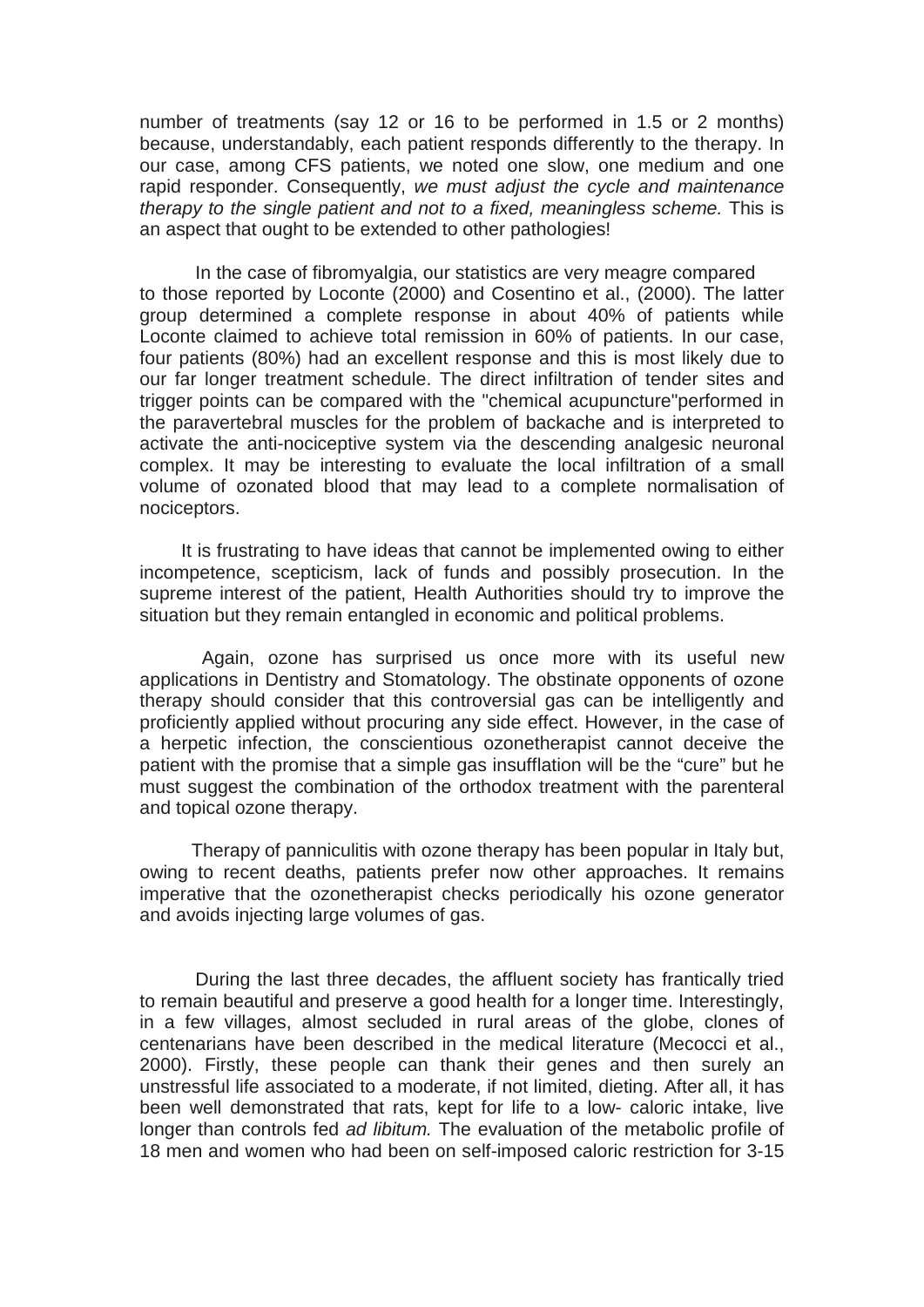years is truly remarkable: it has shown significant beneficial effects on the major atherosclerosis risk factors and a decrease of inflammation (Fontana et al., 204). Yu (1996) had also stressed the relevance of a dietary restriction for reducing oxidative stress and prolonging the life-time. Besides genes, which at the moment cannot be safely modified or substituted, today we can today try to prolong our life-time with a moderate, well-balanced diet, a daily physical exercise, a correct lifestyle, supplementary (but not excessive) antioxidants and, when necessary, good drugs for preserving the efficiency of the cardiovascular system. Prevention is the key of success. Exogenous administration of hormones can certainly yield an illusory period of youth but, in the long run, may have a boomerang effect. I would dare to say that for people closely observing the rules of prevention, ozone therapy may be helpful because ozone detains several fundamental requirements for maintaining active or revitalize critical physiological functions

"more is better" is not always appropriate for ozone and its concentration must be calibrated in relation to the effector and target cells; secondly, the need for further experimentation with appropriate controls to generate definitive clinical data. Ozonetherapists could easily perform the therapy in about 15 patients per hour. As things are today, it is depressing to realize that ozone therapy will not be applied in public hospitals for years to come, thus depriving many patients of the possibility of restoring their health.

# **GENERAL CONCLUSIONS**

Clinical results so far available have been objectively discussed showing that ozonetherapy is often more useful than orthodox treatments in a FIRST category of diseases such as:

1) Osteomyelitis, pleural empyema, abscesses with fistulae, infected wounds, bed sores, chronic ulcers, diabetic foot and burns.

2) Advanced ischaemic diseases (hind-limb ischemia and heart ischemia).

- 3) Age-related macular degeneration (atrophic form).
- 4) Orthopaedic diseases and localized osteoarthrosis.
- 5) Chronic fatigue syndrome and fibromyalgia.
- 6) Dentistry regarding primary root carious lesions, particularly in children.
- 7) Stomatology for chronic or recurrent infections in the oral cavity.

For these pathologies ozone is a real "wonder" drug.

In a SECOND category of diseases including:

1) Acute and chronic infectious diseases, particularly due to antibiotic or chemoresistant bacteria, virus and fungi (hepatitis, 224 herpetic infections and herpes zoster, papillomavirus infections, onychomycosis and candidiasis, giardiasis and cryptosporidiosis) and

2) Cancer-related fatigue, ozone therapy, associated with orthodox treatments, accelerates and improves the outcome.

There is a THIRD category of serious diseases such as:

1) Autoimmune diseases (multiple sclerosis, rheumatoid arthritis, Crohn's disease, psoriasis).

2) Senile dementias.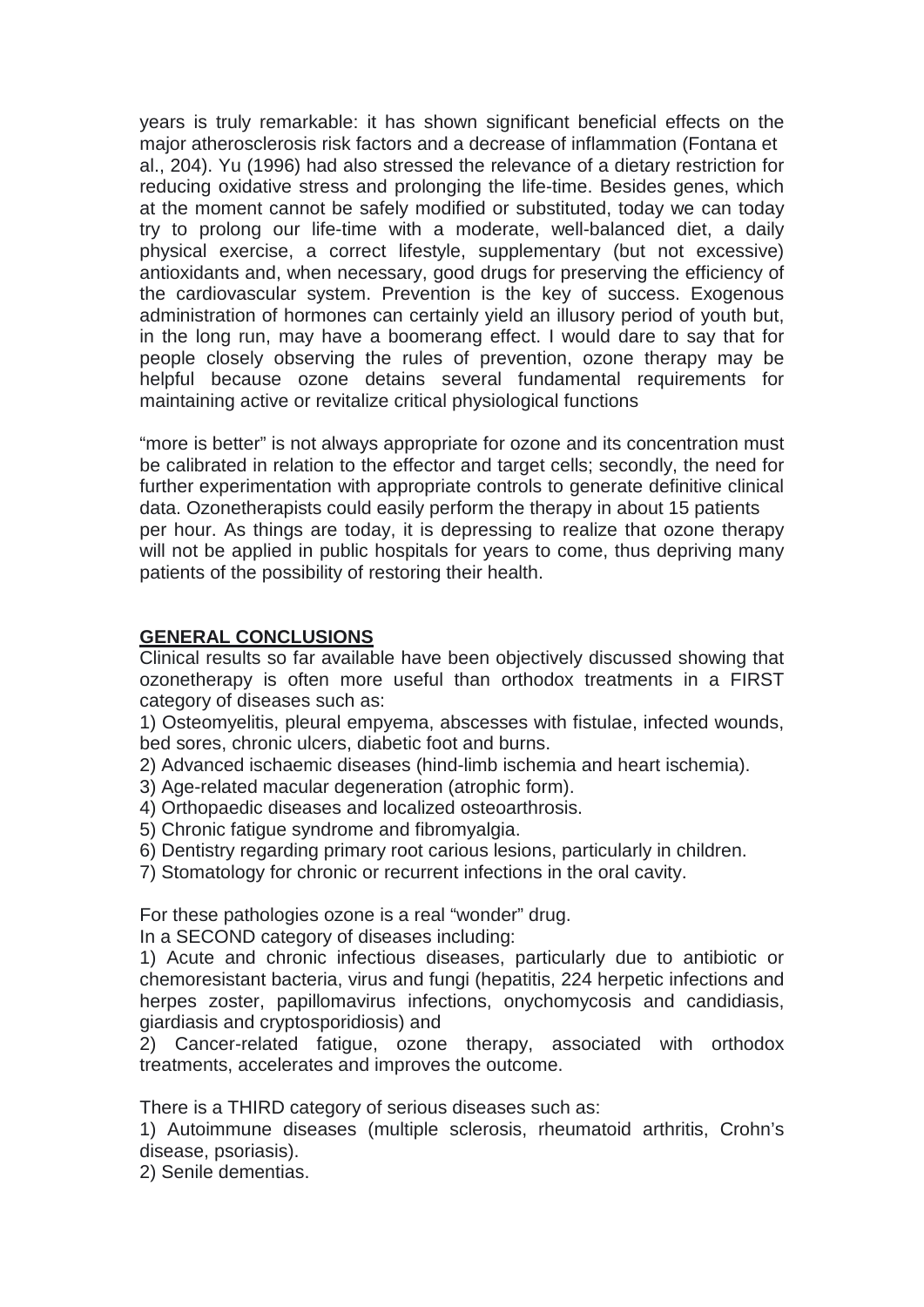3) Pulmonary diseases (emphysema, asthma, chronic obstructive pulmonary disease, idiopathic pulmonary fibrosis and acute respiratory distress syndrome).

4) Skin diseases (psoriasis and atopic dermatitis).

5) Metastatic cancer.

6) Severe sepsis and multiple organ dysfunction, where the combination of orthodox treatments and ozone therapy, at least on theoretical ground, may be helpful but clinical evidence is lacking. Whether ozone therapy with the advantages of low cost and no adverse effects, may equal the efficacy of current conventional treatments remains to be explored. I am doubtful, however, how and when we will be able to perform these investigations standing the actual situation of total disinterest of Health Authorities, lack of specific sponsors and the overwhelming power of pharmaceutical industries, which are only interested in pursuing their objectives. Ironically, it is possible that less developed countries with minimal budgets may have an interest in performing pilot trials that can give us precious infomations regarding the usefulness of ozone therapy. I need to mention a FOURTH category of diseases such as retinitis pigmentosa, sudden hearing loss and tinnitus where ozone therapy has not yielded therapeutic results.

Clinical trials are demanding enterprises that require a concerted effort by official Medicine and government authorities. National Health Authorities, which are always complaining about the increasing costs of medical assistance, could have an economical advantage if ozonetherapy was widespread and organized in a systematic way in all public hospitals. Although I have no hard data to support my contention, I am convinced that the benefit of ozone therapy does outweigh its cost, particularly for the above mentioned first category of diseases. In a public hospital, as an example, ten nurses, under the supervision of an ozonetherapists could easily perform the therapy in about 15 patients per hour. As things are today, it is depressing to realize that ozone therapy will not be applied in public hospitals for years to come, thus depriving many patients of the possibility of restoring their health.

# *Diseases for which HOT(HYPERBARIC OXYGEN) and ozonetherapy are used.*

HOT OZONETHERAPY

- 1) Arterial gas embolism +++ ---
- 2) Decompression sickness +++ ---
- 3) Severe CO poisoning and smoke inhalation +++ ---
- 4) Severe blood-loss anaemia +++ ---
- 5) Clostridial myonecrosis (gas gangrene) +++ ++
- 6) Compromised skin grafts and flaps + +++
- 7) Prevention of osteo-radionecrosis + +++
- 8) Radiation damage + +++
- 9) Refractory osteomyelitis + +++
- 10) Necrotizing fascitis + +++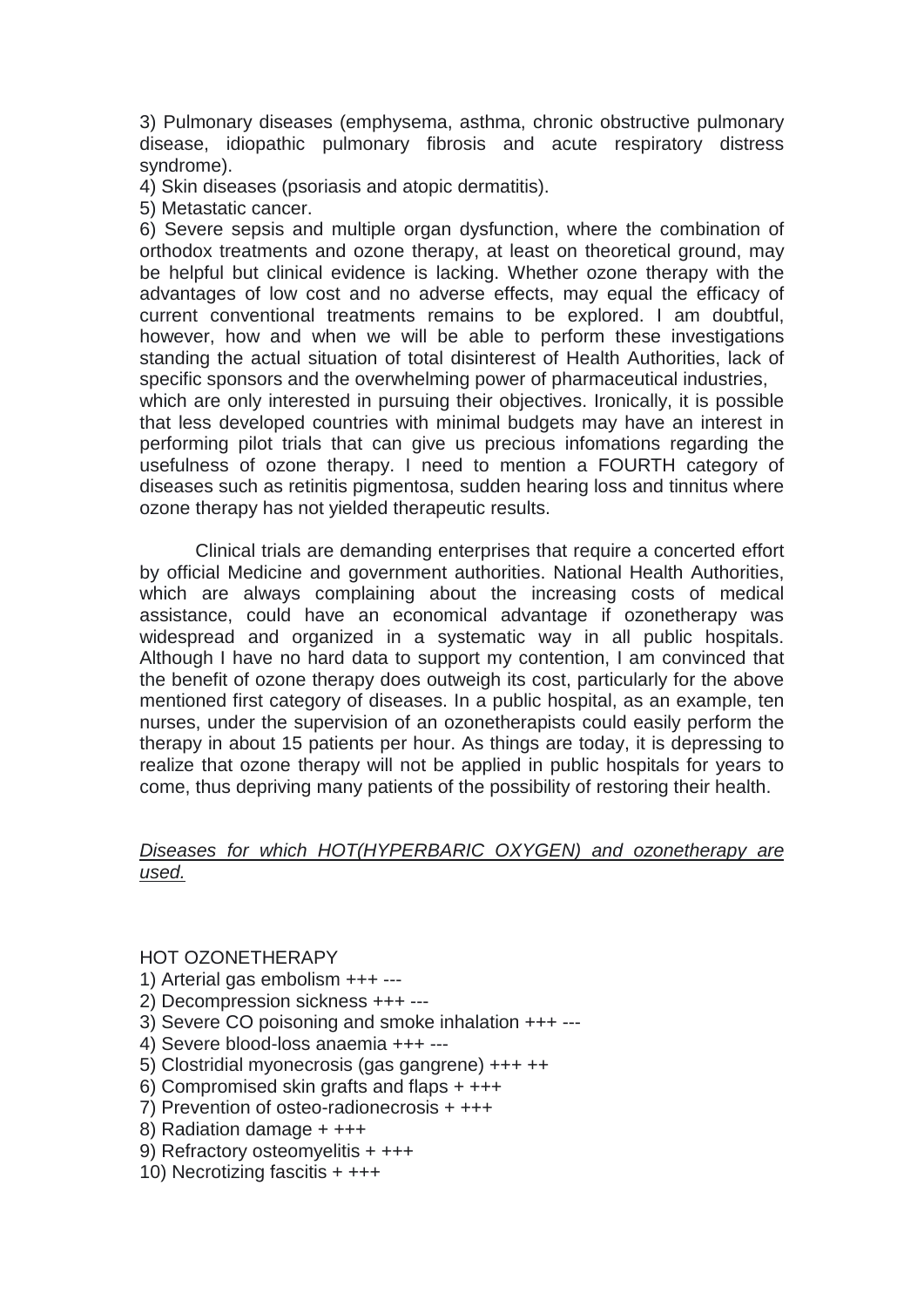- 11) Traumatic ischaemic injury + +++
- 12) Thermal burns + +++
- 13) Chronic ulcers and failure of wound healing + +++
- 14) Multiple sclerosis --- +?
- 15) Chronic fatigue syndrome + ++
- 16) HIV-AIDS +? +
- 17) Senility  $++$

Legend : + little, ++ modest, +++ good activity, --- no activity

 The reader may find useful the objective comparison between OHT and ozone therapy. In my opinion, both approaches are important and basically use oxygen as the vital element for maintaining life and activating wound healing. However, while HOT uses oxygen under pressure, ozone therapy uses ozone as the compound able to generate messengers crucial for activating several biological functions. This fact DEEPLY differentiates their practical applications and, in order to maximize their usefulness, either HOT or ozone therapy must be used within their specific fields.

# **Chapter 6 THE ACTUAL SIX THERAPEUTIC MODALITIES**

Parenteral administration of ozone may represent the key to solve some medical problems when orthodox medicine has failed to do so. To the old procedures: major and minor ozonated autohaemotherapy (AHT) and rectal insufflation, our work has permitted the addition of three new options, all of them will be critically examined in this chapter.

# **1. MAJOR OZONE AUTOHAEMOTHERAPY (AHT)**

This term indicates the classical and unsurpassed procedure by which a volume of blood is drawn from an arm vein, exposed to oxygen-ozone for at least five min with gentle mixing and reinfused either IV (major AHT) or IM (minor AHT) into the donor. **"Major"** and **"minor"** are only meant to indicate a different volume of blood: 50-270 ml for the former and 5-10 ml for the latter. The original idea to expose blood ex vivo to a gas mixture was proposed by Wehrli and Steinbarth (1954), who published the method of irradiating blood with UV light in the presence of pure oxygen. This procedure, called HOT (Hamatogene oxidations therapie), is no longer used because it was uncertain with regard to the real concentration of ozone during irradiation of oxygen and was cumbersome and risky because the quartz ampulla had to be cleaned and sterilized after each treatment. Indeed a few cases of cross-infection with HCV, due to imperfect sterilization, were widely publicised to denigrate modern ozone therapy (Gabriel et al., 1996), that has nothing to do with HOT. In the 1960s, reliable medical generators became available and HANS WOLFF PROPOSED THAT BLOOD BE EXPOSED DIRECTLY TO OZONE, with the advantage of knowing its exact concentration. As early as 1974, he reported that he had used this method in many patients without any problem.

Unfortunately, **modifications were subsequently introduced that worsened the procedure;** for example, the use of only one tube to collect and reinfuse the blood, (involving the risk of a clot formation and the disadvantage of an imperfect mixing of blood with gas) and even worse, 37

*Chapter 6*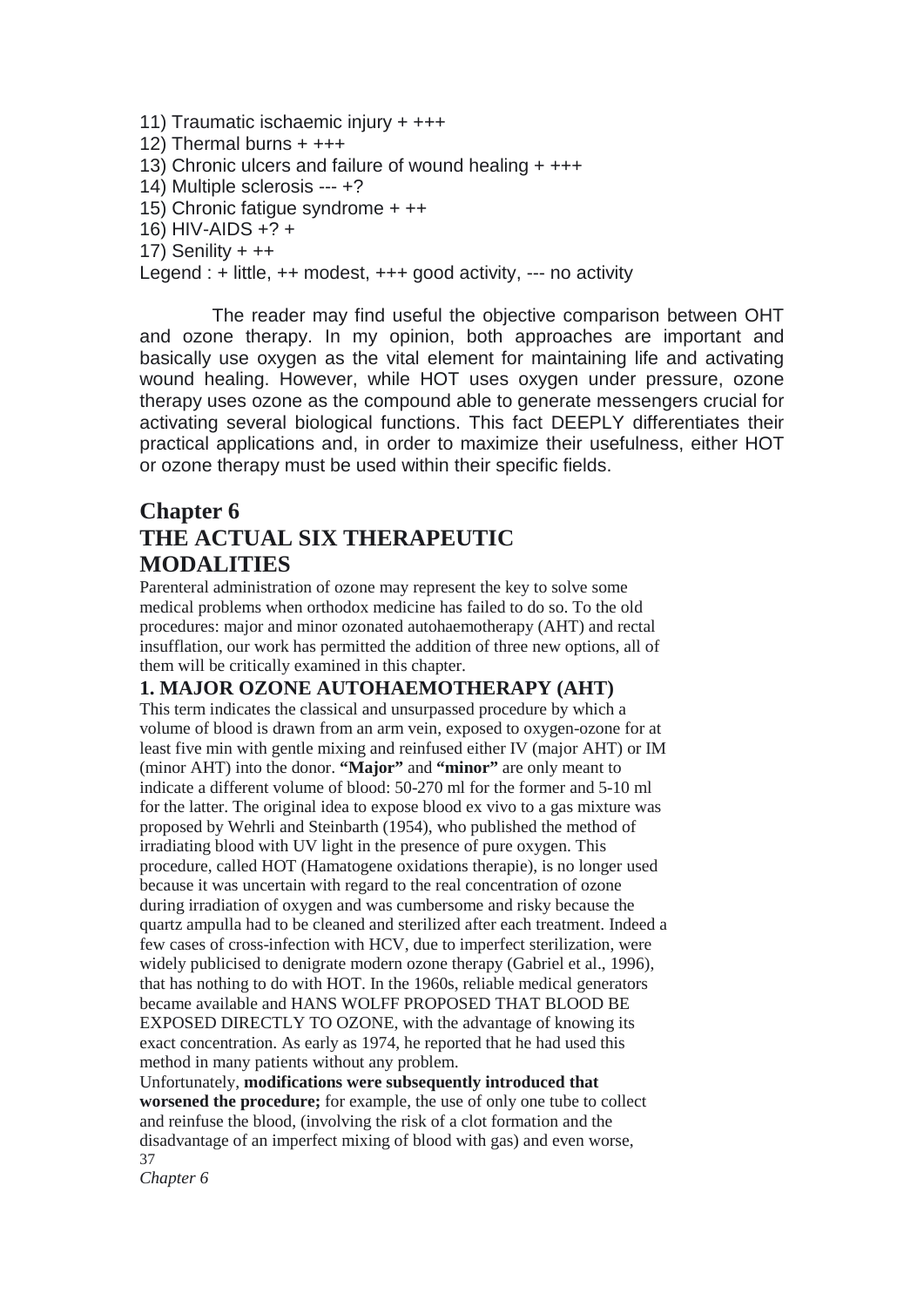since 1991 in Italy, the substitution of neutral glass bottles, perfectly ozoneresistant, with plastic bags because they are cheaper and easier to stow away. These bags are made of about 55% polyvinyl chloride (PVC) mixed with a number of additives, among which about 43% of phthalates (Valeri et al., 1973; Lewis et al., 1977; Lawrence, 1978; Thomas et al., 1978; Callahan et al., 1982; Labow et al., 1986; Whysner et al., 1996). These compounds make the PVC elastic but a minimal amount of phthalates is released into blood. This little contamination is permissible and bags are commonly used for storage of blood but **the problem arises after the addition of ozone into the bags because ozone causes a huge release of plastic microparticles and phthalates into the blood with worrisome consequences for the patient after reinfusion.** After my notification to Health Authorities, the Italian Ministry of Health established very clearly that plastic bags should never be used for ozonetherapy. In spite of this precise regulation, **some Italian ozonetherapists, shamefully unconcerned about the patient's safety, continue to use them!** Fortunately, this does not seem to happen in other European countries but, once again, this reprehensible behaviour discredits this approach. Phthalates may not be toxic but plastic microparticles, taken up by the reticulo-endothelial system in the spleen liver and bone marrow, may represent a cancerogenic stimulus. After several years of laboratory experimentation and clinical work, we have now optimised an autohemotherapeutic method that is fairly simple, ozone-resistant, absolutely atoxic and flexible in the sense that one can use a blood volume from 100 to 270 ml (depending on the patient), a suitable volume of sodium citrate (3.8 %) solution and the necessary gas volume without increasing the atmospheric pressure in the glass bottle. Our device consists of **1)** a neutral 500 ml glass bottle (sterile and under vacuum) where we inject, as a first thing, the chosen anticoagulant, **2)** a new atoxic tubing with an Y form where one tubing (Segment A, when connected with the Butterfly G19) collects blood and the other (Segment B) is used for insufflating sterile-filtered  $O<sub>2</sub>-O<sub>3</sub>$  via an antibacterial (0.2 micron), hydrophobic ozone-resistant filter. As one can see in the Figure 5, both Segment A and B are connected to Segment C, which carries firstly blood and then gas inside the glass bottle, **3)** a standard tubing (Blood filter) that is used, firstly for infusing saline and, secondly, for returning the ozonated blood to the donor. In this way, we perform only one venous puncture because, while we carry out the ozonation of blood, the patient receives a slow infusion of saline. It is important that the exposure of blood to the gas mixture lasts at least 5 min because mixing of blood MUST be gentle to avoid foaming. Because blood is very viscous, it takes 5-10 min to achieve a complete and homogenous equilibrium. It can be noted that the  $pO<sub>2</sub>$  slowly reaches supraphysiological values (up to 400 mmHg) and then it remains constant: on the other hand, ozone progressively dissolves in the water of the plasma but then reacts instantaneously with biomolecules so that the entire 38

### *The Actual Six Therapeutic Modalities*

ozone dose is practically exhausted within 10 min. **The visible clamps in Segments A, B and C are open or shut throughout the procedure for allowing the passage of blood and gas without losing the vacuum.** The ozonetherapist must follow this procedure for avoiding either negative effects on the patients, or being found guilty of medical malpractice. I can assure the ozonetherapist that, after a preliminary experience, this procedure apparently complicate is indeed easy, rapid and clean.

*Figure 5. A schematic drawing of the components necessary to perform the ozonated*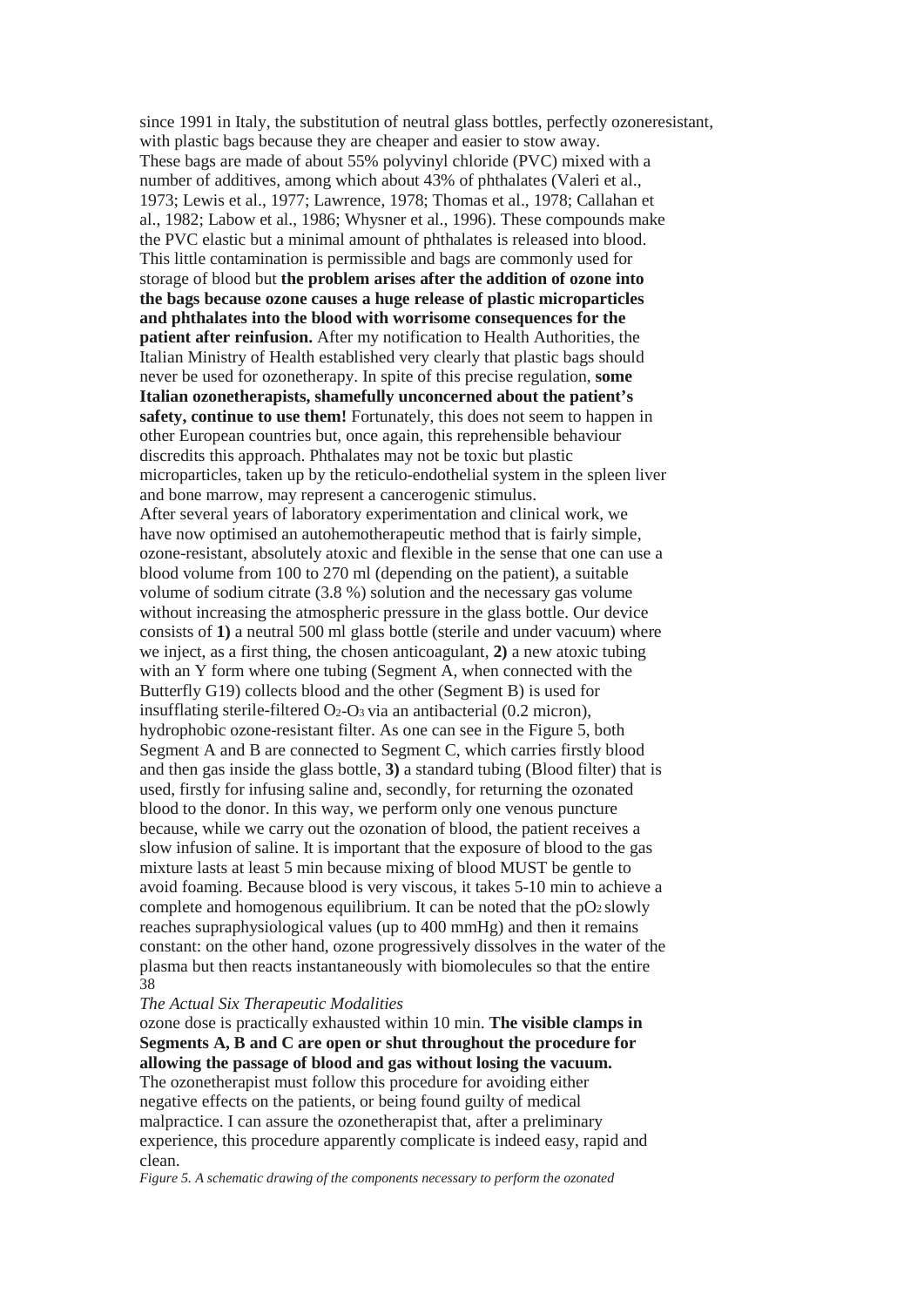#### *autohaemotherapy with a glass bottle.*

A brief digression is necessary in regards to blood anticoagulants. Is sodium citrate the best anticoagulant? It is, provided is not in excess (Chapter 7) to avoid a transitory hypocalcemia and it is safe in practically all patients, including those already under either anticoagulants (Warfarin, heparin, hirudin), or antiplatelet drugs (aspirin, dipyridamole, ticlopidine, clopidogrel), or thrombolytic agents (streptokinase, tissue plasminogen activator), or patients with hepatic diseases and a low prothrombin level. In these cases, use of heparin may aggravate the dyscoagulation and cause severe haemorrhages. I will remind that heparin can induce thrombocytopenia (Warkentin, 2003) and platelet aggregation (Bocci et al., 1999a) using high ozone concentrations (near 80 mcg/ml per ml of blood). Nevertheless heparin is regularly used during EBOO and dialysis and, bearing in mind the above indicated restrictions, may be useful in vascular diseases and cancer because of the increased release of a number of growth factors from platelets (Valacchi and Bocci, 1999) and cytokines from leukocytes (Bocci et al., 1993a, b). Thus, only after a careful analysis of the patient, the ozonetherapist can select the most idoneous anticoagulant. 39

ONE BIG PROBLEM THAT WEAKENS THE VALIDITY OF OZONETHERAPY IS THAT OUR METHOD IS NOT USED BY ALL OZONETHERAPISTS. How can we compare anecdotal results (already questionable), if ozonetherapists disagree about the blood and gas volumes, ozone concentrations and exposure times? What is most disheartening about this chaotic situation is that behind it there are commercial interests (plastic or glass, small or large bottles, lack of appropriate transfusion tubing with a filter, etc.), mental reservations, lack of basic knowledge and plain stupidity. Obviously this is an ideal ground for quacks but even an Italian physician, who thinks he is an excellent ozonetherapist, has boasted of performing the whole procedure in 6 min when the correct time is about 40 min! To my dismay, I recently heard that another ozonetherapist in Turin, as the first thing in the morning, fills up with the gas all the glass bottles to be used during the day!

Moreover there are two modifications regarding the technique of exposing blood to the gas that need to be briefly mentioned: the first uses hollow capillary fibres and is expensive, unnecessarily complex and has resulted in a commercial failure. The second system delivers gas as mini bubbles and claims that full blood ozonation is achieved in a few seconds. We tested it and found considerable blood foaming because **gas should never be bubbled through the blood**. Furthermore we measured a marked hemolysis and a low oxygenation ( $pO<sub>2</sub>$  at about 90 mm Hg) meaning that the gas had not been entirely equilibrated with blood. By comparison our method requires at least 5 min of gentle mixing (to avoid foaming), but allows complete ozonation and oxygenation as it is well demonstrated by a very high pO2.Haemolysis remains negligible.

Another critical issue that remains to be scientifically settled is the volume of blood to be collected for each treatment. Needless to say the volume of blood should not be imposed by any commercial purpose or by a trivial timing aspect. The volume of blood must be flexible and must be in relation to the patient's body weight, sex, stage and type of disease. To avoid any risk of lipothymia, no more than 270 ml blood should be withdrawn and a 500 ml glass bottle appears suitable in all cases. In Germany, some practitioners believe that 50 ml, or at most 100 ml, is optimal. There is neither experimental nor clinical support for this contention and this belief disagrees with the classical biochemical and pharmacological concepts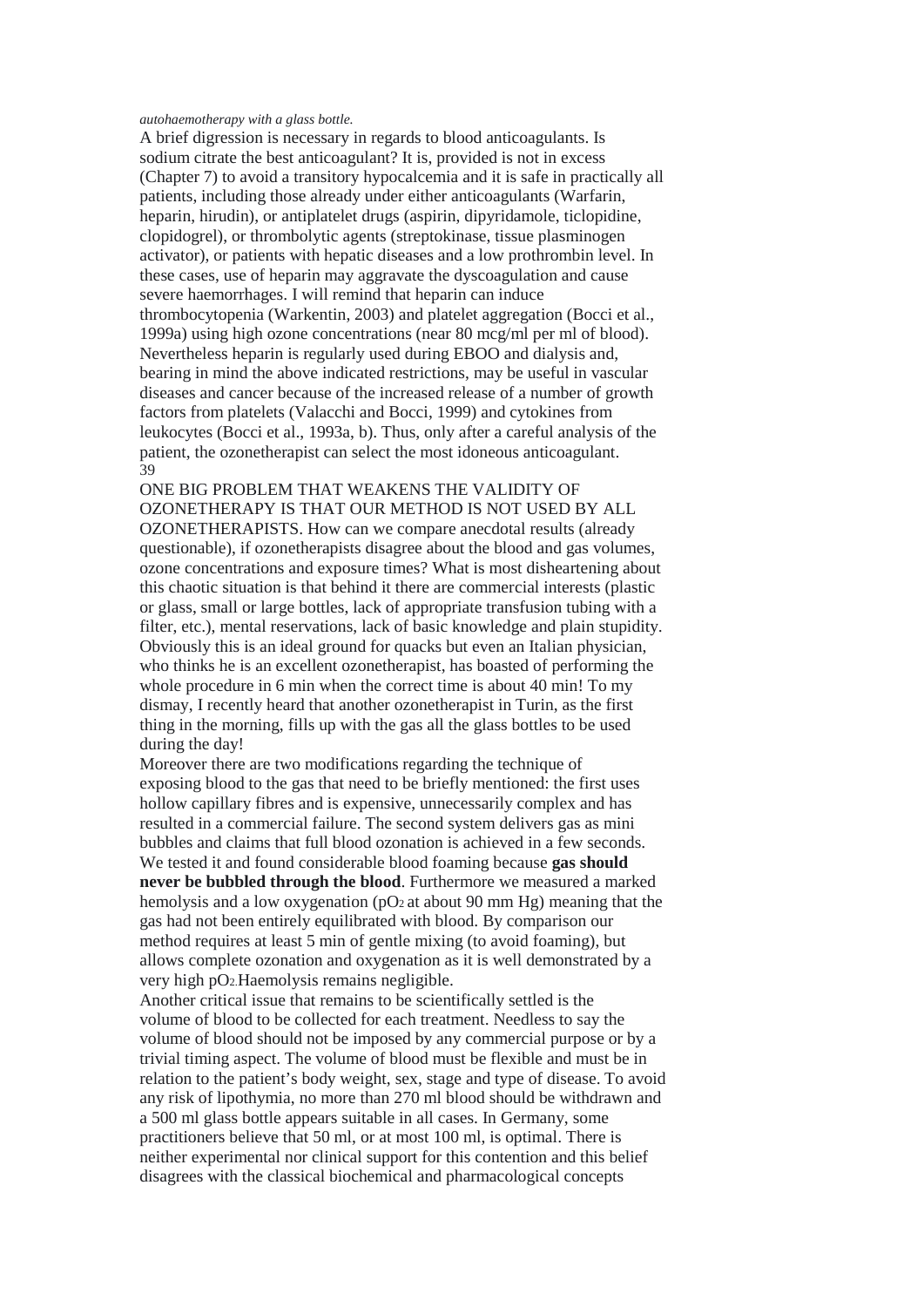expressed in the previous chapter. *If we accept the evidence that ozone generates crucial messengers, such as ROS, LOPs, metabolic intermediates and autacoids that undergo dilution, degradation and excretion but that, after binding to cell receptors, can express pharmacological effects, we have to consider that a minimal stimulation or a small blood volume, may correspond only to either a placebo or to a homeopathic effect. Our contention is supported by the experimental finding that, in critical stages of* 40 *Chapter 6*

### *The Actual Six Therapeutic Modalities*

*hind limb ischemia, a dramatic improvement was observed immediately after the first treatment performed with large volumes (810-4800 ml of blood).*

### **Our standard approach has been to perform 2 or 3 treatments weekly, usually using 225 ml of blood each time, for 13-15 sessions. This schedule is practical, appears effective in most patients but can be modified to satisfy individual requirements.**

Has the classical AHT any other disadvantage? The limitation of blood volume can be easily overcome by performing successively up to three AHTs, within two hours, on the whole ozonating about 750 ml of blood without any side effects, as I have tested on myself and in several patients. Unless the ozonetherapist owns a reliable portable generator, domiciliary treatment, that could be very useful in some emergencies, cannot be performed. Nevertheless, superficiality and malpractice are endless and one German ozonetherapist boasted of performing several AHTs every morning by first loading with ozone small glass bottles at his clinics and then going around town to the patients' homes to give treatments, disregarding the fact that ozone concentration halves every 30-40 min.

A correct reinfusion of 250 ml blood plus Na citrate takes about 20 min and then we must carefully check the haemostasis and avoid haematic extravasation which may compromise the continuation of the therapy. Great care must be exercised to maintain the venous access in the best condition, particularly in women. Risk of infections (HIV, HCV, etc.) among patients and ozonetherapist must be prevented and we fully agree with Webster et al. (2000) that some mistakes, e.g. repeatedly using a contaminated needle, or a syringe, or a solution, are inadmissible.

## **If, SEVERAL AHTs ARE PERFORMED SIMULTANEOUSLY, ALL GLASS BOTTLES MUST HAVE THE PATIENT'S NAME to**

**prevent mistakes during reinfusion, with possible dramatic consequences. In any case, we write the name even for a single AHT**. One difficult question to answer is if we can perform an ozonated wellcharacterised, **allogeneic** blood transfusion in cachectic, anemic or in AIDS patients. While, after having performed 8000 autologous transfusions, there

has not been a single case of transfusion-related acute lung injury or other noxious effects, **we need to be very careful regarding a blood allogeneic transfusion deleterious effect**. If it is absolutely necessary, blood must be subjected to a leukocytes and platelets depletion step (Williamson, 2000) and then, after ozonation, must be infused very slowly. Provided it is done with great caution and very SLOW infusion, the ozonated allogeneic blood transfusion may help critical patients.

Finally **AHT has a few potential drawbacks**: the first is that AHT is not a simple little pill to swallow at home because the patient must go to a public or private clinic to receive the treatment. As a consequence, AHT can be advised only when absolutely indispensable and not replaceable by an equally effective conventional medication. However I have learnt that 41

*Chapter 6*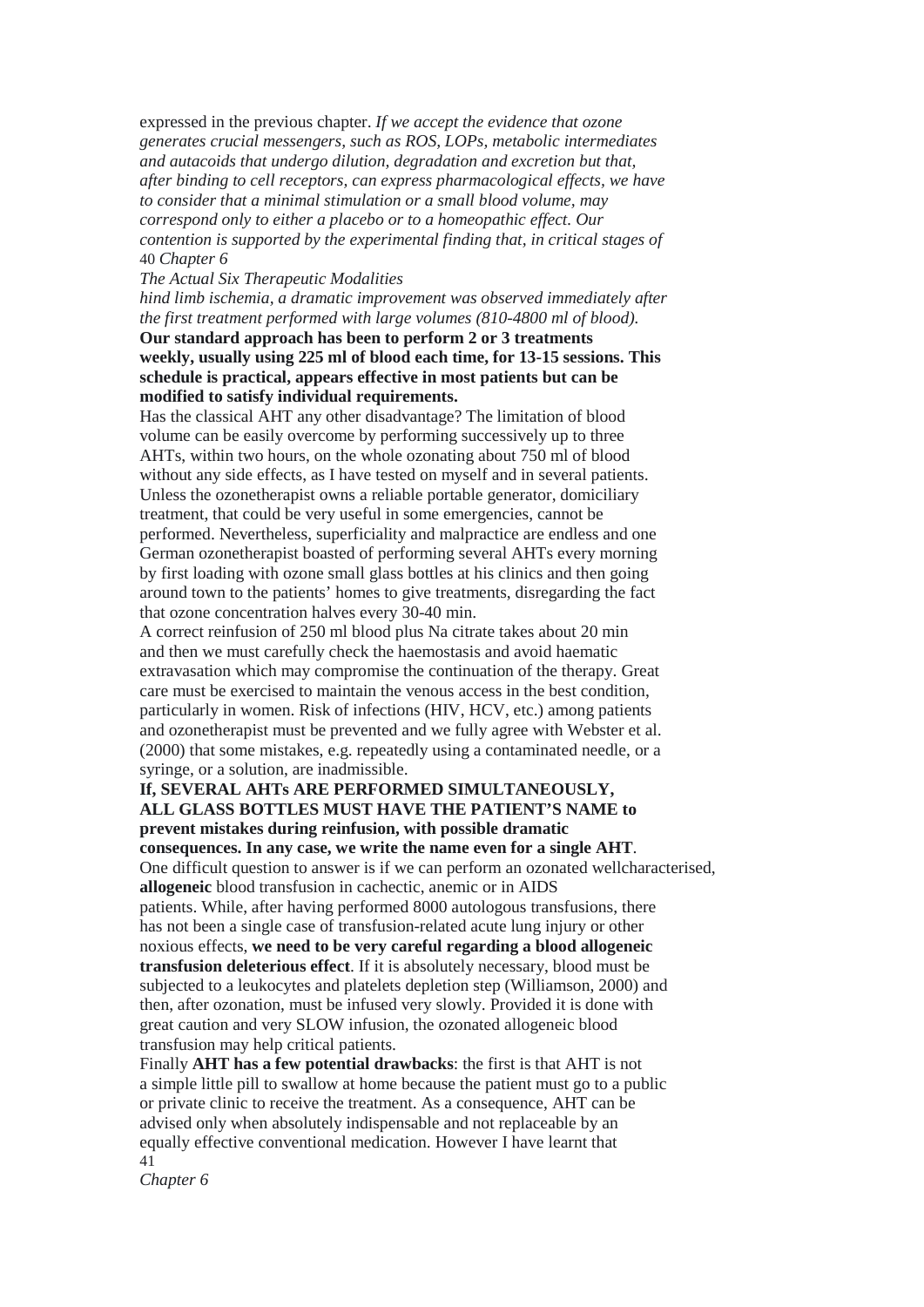patients, once realize the clear-cut efficacy of AHT, do not hesitate to continue the maintenance treatments for years. Obviously the ozonetherapist must have a perfect competence for performing AHT in the smoothest possible way. Indeed some ozonetherapists do not feel skilled enough and prefer to perform other more rewarding tasks. The second problem is that medical personnel working in infectious disease wards are somewhat reluctant to deal continuously with infected blood and needles and the third is the occasional lack of venous access. These are not trivial problems: one can be frequently solved by the use of an idoneous blood substitute, that can be slowly injected into small veins; in the case of a difficult venous access, we can propose three options: a) cannulation of a central vein, keeping in mind some risks (Renaud and Brun-Buisson, 2001; Castagnola et al., 2003), b) quasi-total body exposure to oxygen-ozone in a cabin, c) rectal insufflation of gas.

### **2. MINOR OZONE AUTOHAEMOTHERAPY**

In the 1950, when I was a medical student, we used to do IM injections of either autologous freshly drawn blood or sterile milk as unspecific immunomodulators. This practice is then very old and continues to be used also without ozone (Olwin et al., 1997). Wolff may have had the idea of ozonating blood in the hope of activating its components.

The technical procedure is empirical and simple: firstly, I collect the blood (5 ml) in a 10 ml syringe, and secondly, via a two-way stopcock, I add an equal volume of filtered oxygen-ozone at ozone concentrations between 40-80 mcg/ml depending upon the scope of the treatment and the disease. One can, more simply, first collect the 5 ml of gas and then withdraw, less precisely, about 5 ml of blood. In both cases, the blood, vigorously mixed with the gas, develops abundant foaming and certainly in this case the whole ozone dose reacts in less than one minute. After disinfecting the buttock skin and checking to not have penetrated a vessel, I inject, either in the subcutis or in the muscle, blood and foam in one site, usually without causing pain. We can do multiple injections or repeat them 2-3 times weekly. We do not know whether the IM or SC administration in multiple sites is more effective. Under an ozonetherapist guidance, a nurse's help and the availability of an ozone generator, the patient can easily do her/his own therapy at home.

**What is the rationale of this sort of unspecific proteintherapy coupled to ozone remains conjectural** and a scientific investigation will be useful. At the moment I can only speculate that blood, without anticoagulant, will infiltrate into the muscle tissue or the subcutis and will undergo 42

### *The Actual Six Therapeutic Modalities*

coagulation due to platelet and prothrombin activation. If we delay IM injection, this can happen already in the syringe!

Several processes, such as fibrinolysis, serum reabsorption via lymphatic vessels and a mild sterile inflammatory reaction, are likely to take place as occasionally suggested by a slight swelling at the injection site reported by some patients during the next few days. Chemotactic compounds released at the site may stimulate the local infiltration of monocytes and neutrophils, which take up haemolysed erythrocytes and denatured proteins. Activated monocytes and lymphocytes may release interferons and interleukins either in loco or along the lymphatic system, upregulating the physiological cytokine response (Bocci, 1981c; 1988). Thus it would be quite interesting to evaluate some immunological parameters and ascertain if there is a simultaneous induction of HO-1 and some other heat shock proteins (Tamura et al., 1997) that may enhance immune reactivity and explain the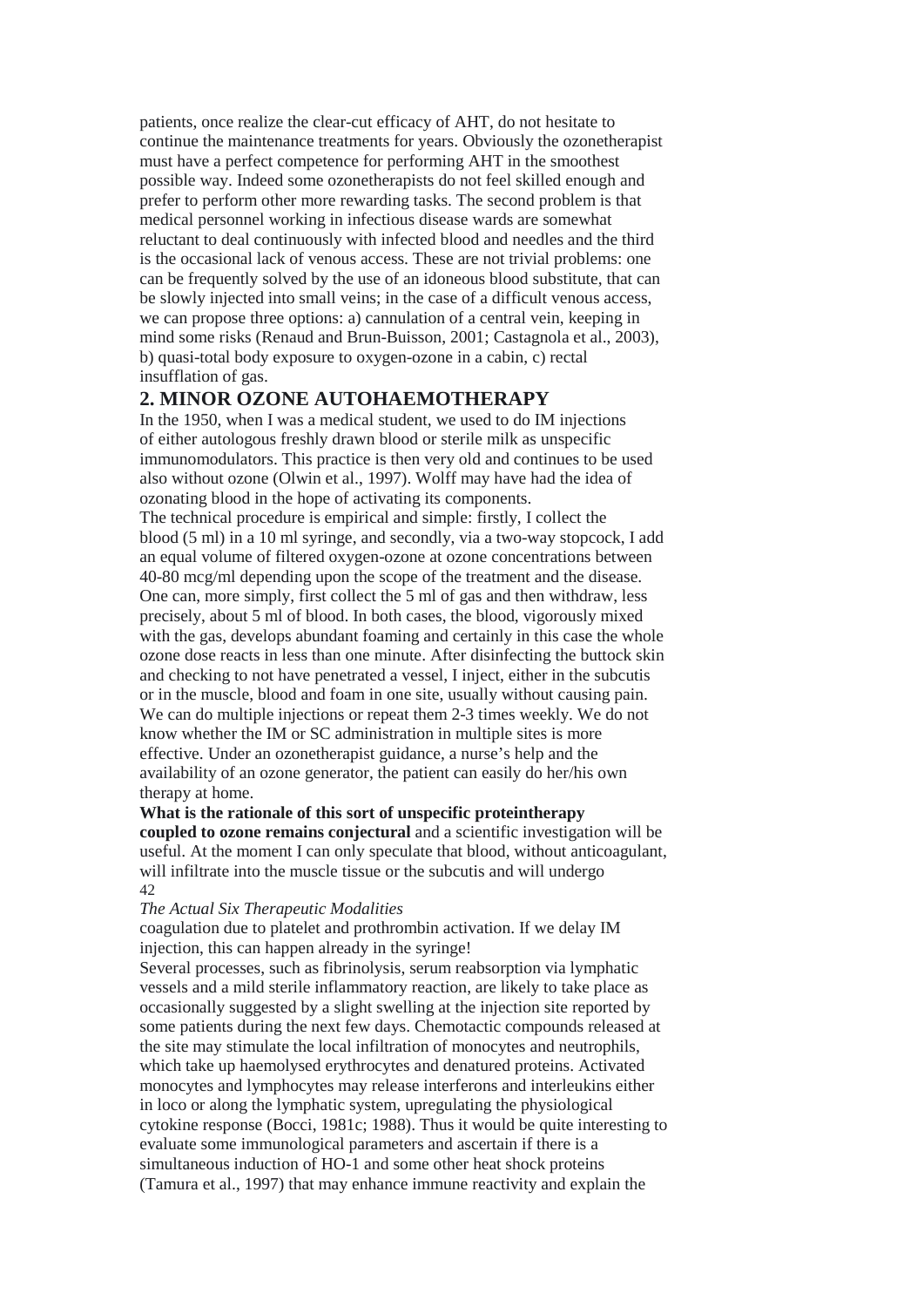beneficial effects.

**The minor AHT is easy to perform, atoxic, inexpensive** and, if we could perform a controlled clinical trial, it could become a very useful tool in some affection. So far we have only anecdotal data in patients with herpes I and II, acute herpes zoster and post-herpetic neuralgia (Konrad, 2001). A similar approach has been publicized by Cooke et al., (1997), who claim great advantages in Raynaud's disease, by using a particular formulation in which blood is treated with ozone, heat and UV light; a similar methodology was proposed by Garber et al., (1991) and uselessly tested in AIDS patients. I feel that we should test seriously only ozone before complicating the problem with the seemingly superfluous addition of heat and UV irradiation. During the last year, in almost all patients, I started to perform both major and minor AHT at the same time and I have noted a marked improvement of the therapeutic response suggesting a synergistic effect and ABSOLUTELY NO ADVERSE EFFECTS.

The problem of new vaccines is becoming urgent and I would like to propose the use of ozone as an agent able to eliminate the infectivity, while enhancing the immunogenicity of a pathogen.

Once we have demonstrated the ozone capacity to inactivate a virus, the idea of a possible autovaccination, by heavily ozonating small volumes (3-5 ml) of infected plasma with ozone at high concentration (100 or more mcg/ml per ml of plasma) does not seem farfetched. The oxidation of viral components may represent an effective immune stimulant in several chronic viral diseases, from herpes to cytomegalovirus, HIV, HCV, just to cite a few because there are many pathogenic agents. Infected blood may even be better because it may well contain intracellular pathogens as well and displays an adjuvant activity. The autovaccine can be either injected via IM or SC or intra-epidermal injections for facilitating the uptake by Langerhans cells. For some pathogens we could also use the oral route. I HAVE 43

### *Chapter 6*

APPLIED THE SAME REASONING FOR CANCER PATIENTS and I use the minor AHT as a sort of autovaccine.

The minor AHT has no record of side effects. This corresponds very well with my experience. However I cannot omit to report the excellent paper by Webster et al. (2000), who described the careless and unforgivable performance of some incompetent operators in a naturopathic clinic in London (!!). They were treating patients by using the old minor AHT, WITHOUT OZONE, and they were diluting blood (WHY?, WAS IT NECESSARY?) WITH SALINE COLLECTED ALWAYS FROM A CONTAMINATED BOTTLE. In this way they infected more than 70 patients with HCV!!!

It is most unfortunate that incompetent mass media, when they heard about this misdeed, which occurred with autohaemotherapy, attributed the fault to ozonetherapy when clearly **ozone was NOT GUILTY and actually, if present, might have blocked the infection!**

# **4. RECTAL INSUFFLATION OF OXYGEN-OZONE (RI)**

Payr and Aubourg, in 1936, were the first to suggest the insufflation of this gas mixture into the colon-rectum and today this approach has been adopted world-wide because it is easy to perform, is inexpensive, practically risk-free, often beneficial and because most people, recognising the advantage, do not object to rectal medication. Even in several states of the USA, where ozonetherapy, owing to misuse by quacks, has been prohibited,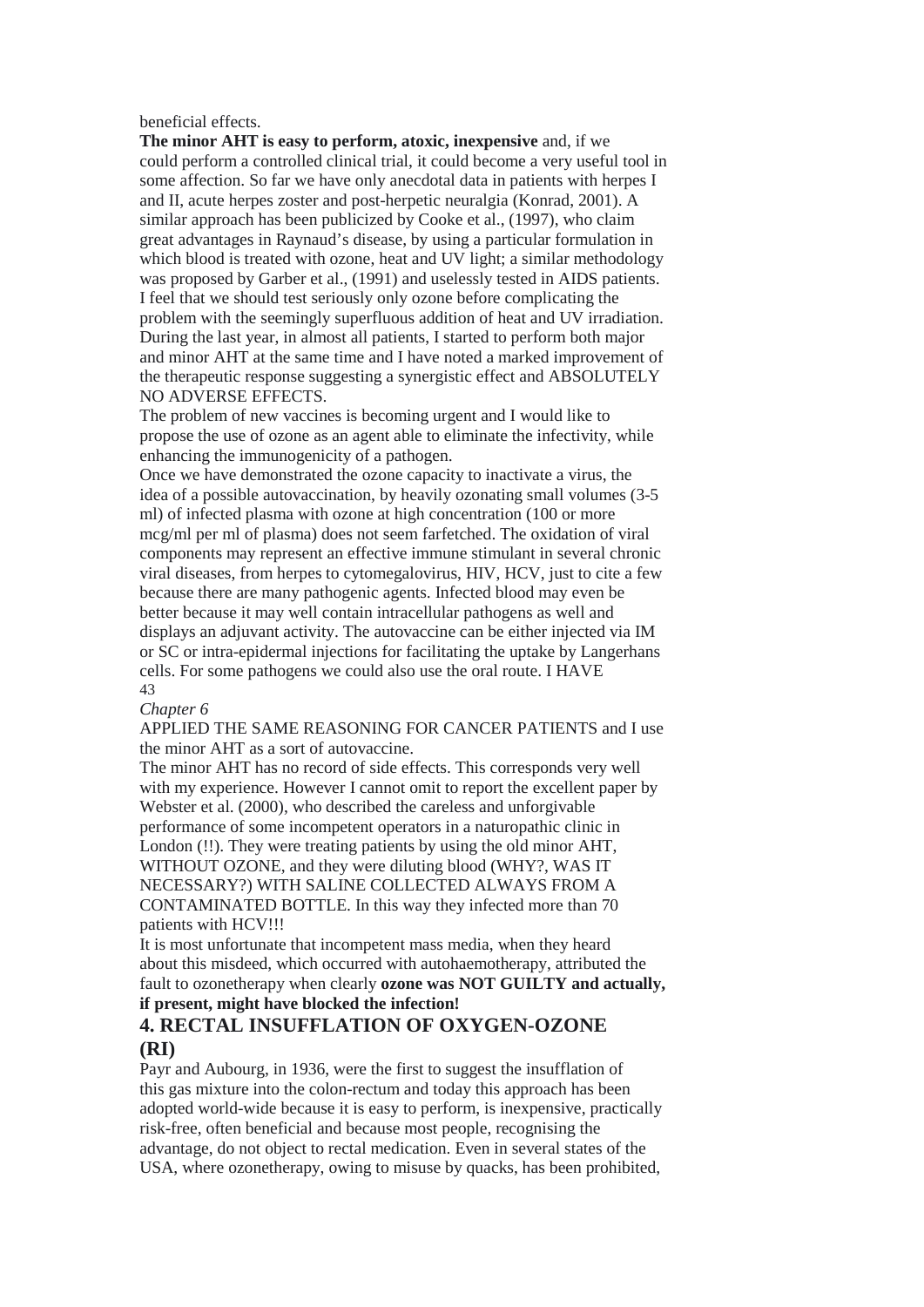many HIV patients used to do their own auto-insufflation using an often imprecise portable ozonator. In California, Carpendale et al (1993) were allowed to perform a study in AIDS patients with profuse diarrhoea due to opportunistic *Cryptosporidium* infection; as it was expected, they reported only a temporary improvement in some of the patients.

The main field of application is represented by rhagases, anal and rectal abscesses with fistulae, proctitis, bacterial and ulcerative cholitis, Crohn's disease and chronic B and C viral hepatitis. Even ischaemic diseases and dementias have been treated with RI, which was postulated to have a systemic effect. Indeed a surprisingly rapid systemic effect seems supported by recent studies in the rat (Leon et al., 1998; Barber et al., 1999; Peralta et al., 1999, 2000; Borrego et al., 2004; Gonzalez et al., 2004), in which it was shown that RI for two weeks induced adaptation to chronic oxidative stress. In spite of the fact that hundreds of thousands of treatments are performed every year, it was unclear whether and how these gases could affect some physiological, biochemical and immunological parameters. Although mainstream medicine, as usual, scorns this simple treatment, I feel it is important to address the following questions:

1) Are oxygen and ozone absorbed by the intestinal mucosa?

2) Does RI have only local effects or systemic ones as well?

3) Bearing in mind the toxic effects of ozone on the respiratory tract, we must ascertain if ozone negatively affects the intestinal mucosa. Knoch et al., (1987) examined the PvO2 modifications after rectal insufflation in the rabbit. They found increased oxygen content of 230, 121 and 127% in a mesocolonic vein, portal vein and liver parenchyma, respectively, 8-20 min after rectal insufflation of 150 ml of gas. The values returned to baseline after 50 min. This result is not new because we know 49

that several gases, such as carbon dioxide, methane, hydrogen, oxygen, nitrogen and hydrogen sulphide, either ingested or produced by the bacterial flora are partly absorbed or excreted or even exhaled with expired air. Obviously we are interested in the fate of ozone introduced in the gut lumen. In Chapter 4, it has been clarified that ozone, firstly dissolves in water but, unlike oxygen that freely diffuses into other compartments, reacts immediately with any biomolecule, particularly PUFA producing ROS and LOPs. Thus we can determine the fate of ozone by measuring LOPs in the intestinal-portal and peripheral circulation. While the respiratory mucosa is overlaid by a very thin and hardly protective film of fluids, the gut mucosa is abundantly covered by the glycocalyx and a thick coating of water containing mucoproteins and other secretion products with potent antioxidant capacity (Halliwell et al., 2000). Besides this gel-mucous layer, a variable faecal content is present and can quench the oxidant activity of ozone. It becomes clear that **this unpredictable parameter represents the weak point of RI because we cannot ever be sure of the ozone dosage really available.** However we felt worth while investigating in the rabbit whether ozone has, through the LOPs either a local, or/and a systemic activity. Results have been enlightening and have reported in extenso by Bocci et al., 2000 and Bocci, 2002.

It suffices here to sum up the following data:

1) After rectal insufflation, **we measured increased oxygen content both in the portal vein (20-35 min later) and in the jugular vein (35-40 min later).** There were no significant variations of PvCO<sub>2</sub> and pH. 2) Concomitantly, there was **a constant increase of LOPs' values up to 60 min after gas insufflation,** when they started to decline. **Values were markedly higher in the portal than in the jugular blood due to dilution**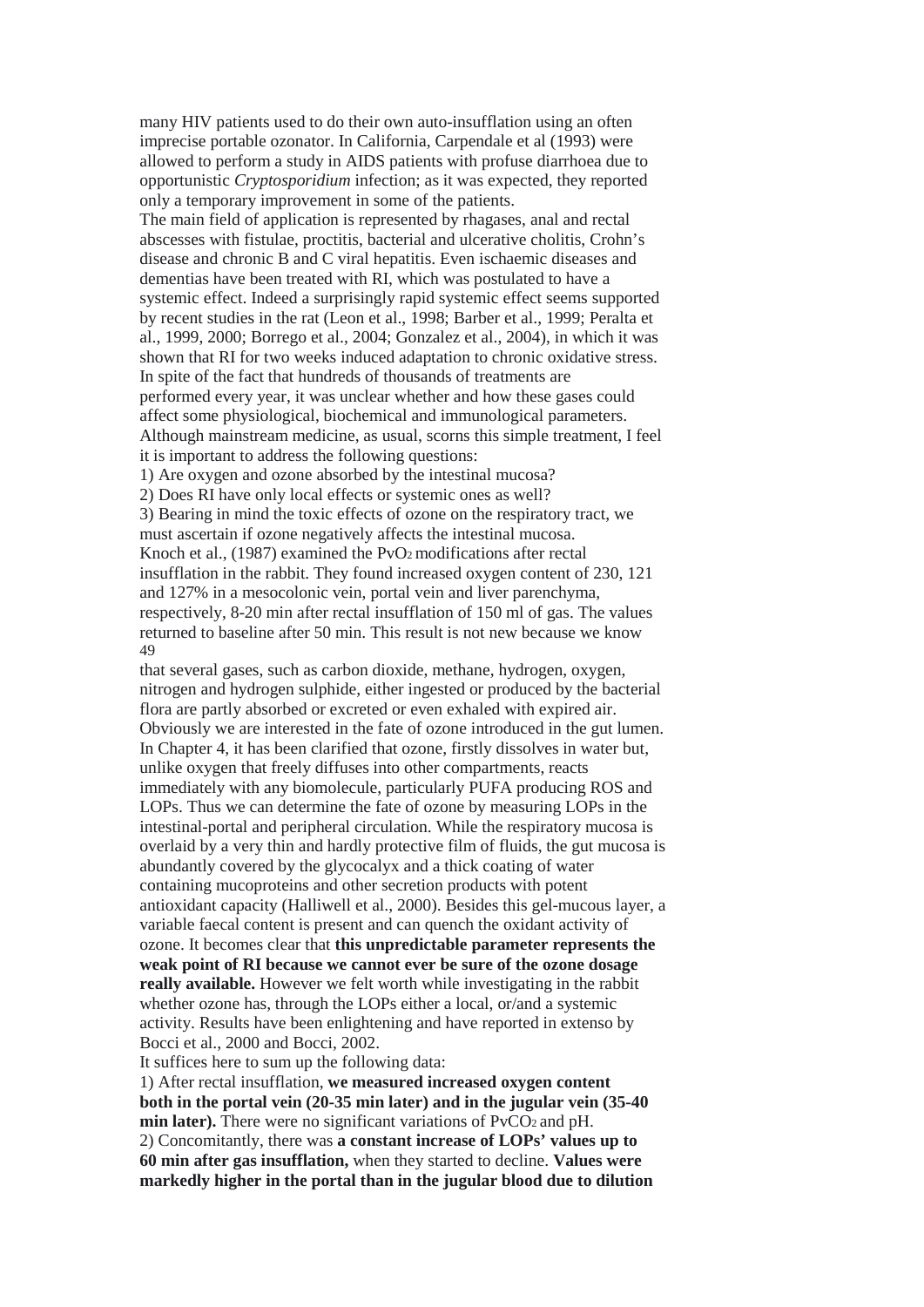**in the general circulation.** Conversely, values obtained by measuring oxidation of protein thiol groups showed an opposite trend, i.e. reached a minimum after 90 min. Both parameters returned to baseline 24 hours thereafter.

*Therefore, it appears that RI can exert a local and a rapid systemic effect due to absorption of ROS and LOPs generated by the interaction of ozone with biomolecules present in the luminal content. The quantity of absorbed ROS and LOPs are however unpredictable due to the variable content of*

### *fecal material.*

Figure 6 attempts to suggest that ozone dissolves rapidly in the luminal water, but, in comparison to oxygen, it is not absorbed because it partly reacts with mucoproteins lining the mucosa, partly may react with fecal material and partly can be reduced by antioxidants. LOPs, like oxygen, pass through the muscularis mucosa (MM) and enter the circulation via lymphatic and venous capillaries. **This conclusion** is relevant and **would support the contention that the beneficial effect of RI in chronic limb ischaemia may** 50 *Chapter 6*

### *The Actual Six Therapeutic Modalities*

**be similar or equivalent to major AHT. If this result can be confirmed in a controlled, randomised clinical trial, it will be helpful for patients because they will be able to do automedication and avoid repeated venous punctures**. Moreover it does explain why prolonged (up to 13 weeks) RI in aged subjects cause an increase of both ATP and 2,3-DPG in erythrocytes (Viebahn, 1999a,b). These results are the more surprising because, in comparison to the precise volumes and ozone concentrations in major AHT, we know very well how imprecise the application of ozone can be and particularly the volume of gas retained and effectively acting in the gut lumen.

*Figure 6. A schematic view of the transfer of the O2-O3 gas mixture from the colonic lumen into the submucosa. Both gases dissolve in the luminal mucous layer, but ozone reacts immediately and decomposes into a number of ROS and LOPs. These are absorbed with water via venous and lymphatic capillaries in the submucosa below the muscularis mucosae (MM).*

51

This leads to the discussion of some technical details in terms of gas volume, ozone concentration and schedule of administration. **RI should be done after defecation or after an enema, when the rectal ampulla is empty.** The patient must lie on one side and try to relax; often he/she prefers to personally insert the disposable, oil-lubricated polyethylene (rubber must never be used) catheter (30-40 cm long). The insertion is easy and it should not stimulate peristalsis. To this end, the gas has to be introduced slowly and in steps of 50-100 ml every 1-2 min. If it is done quickly, the gas will be expelled at once. The gas can be introduced via: **a**) a manual two-way silicone pump connected to the gas just collected in a polyethylene bag, or with **b**) a 50 ml silicone-coated syringe, clamping the catheter each time after insufflation. We can obtain good compliance if we start with 150 ml and slowly scale up to about 450-600 ml depending on the patient's tolerance. This volume can easily be retained for at least 20-30 min. Knock et al. (1987) insufflated up to 800 ml in 1 min, but I cannot confirm this and it is likely that the patient would rapidly expel most of the gas. Carpendale et al. insufflated from 700 to 1300 ml of gas (up to 30 mg ozone daily) in AIDS patients, hoping the gas would diffuse into the whole colon. This was a desperate, almost useless enterprise because Cryptosporidium contaminates the whole gastro-intestinal and bile ducts. The patient should be left to rest for at least 15 min after RI to avoid rapid gas expulsion and to allow the reaction of ozone with the luminal contents.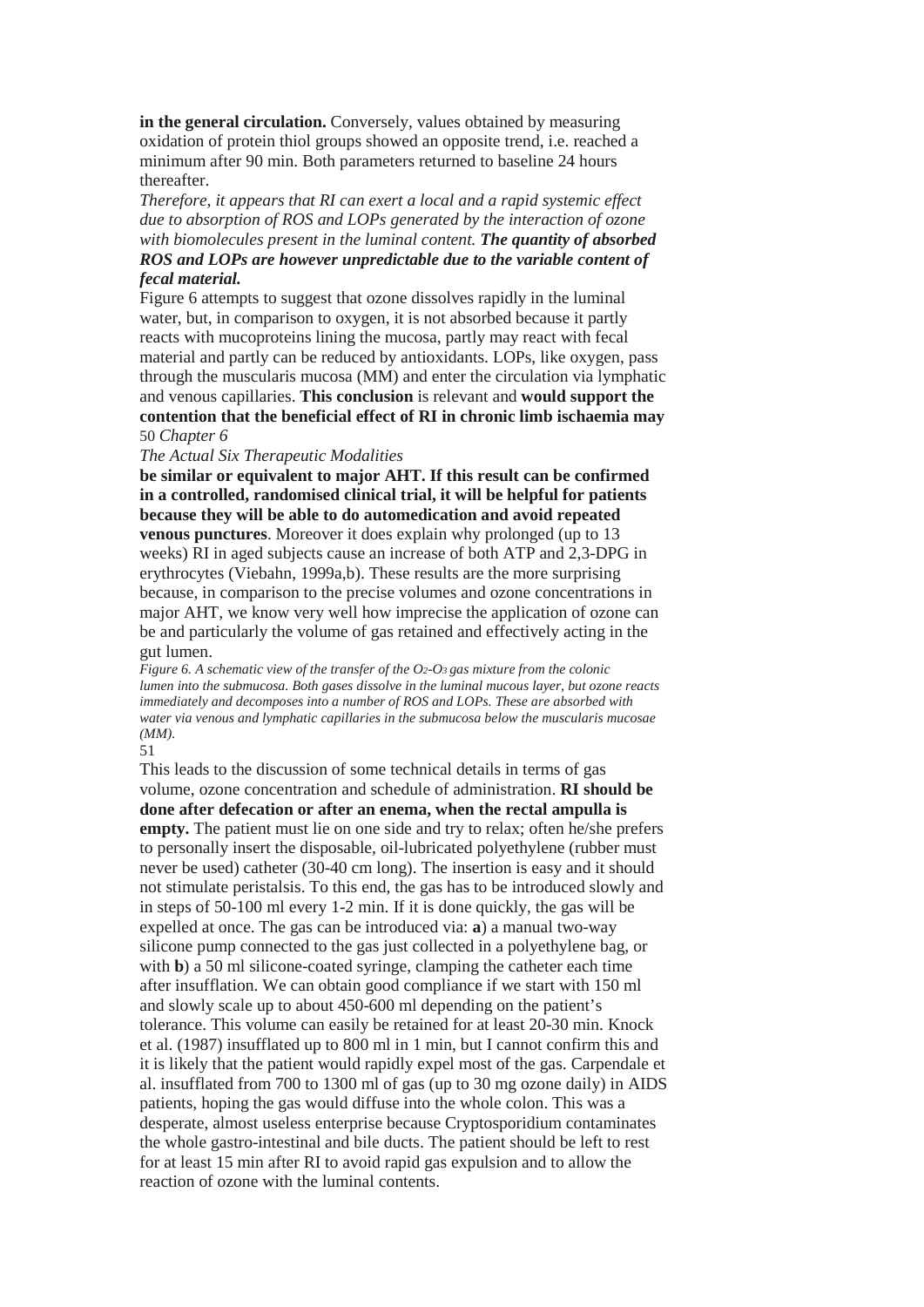The ozone concentration is important to induce local and generalized effects but there is a general consensus that it should not exceed 40 mcg/ml. In my experience, this concentration often elicits painful cramps, particularly in patients with ulcerous cholitis or when the application is done after an enema, suggesting a dangerous stimulation of the local gut reflexes. If the overlaying mucus has been washed away, this high concentration might cause direct damage to the enterocytes and we should not forget that ozone is potentially mutagenic. Thus I suggest beginning treatments with 3-5 mcg/ml and slowly scale up to 30 mcg/ml if the patient tolerates it well. It has been written (D'Ambrosio, 2002a) that, in the case of haemorrhagic ulcerative cholitis, an ozone concentration of 70-80 mcg/ml should be used for haemostatic purposes, but this could induce cytotoxic damage and is not advisable. Moreover, on the basis of the concept of inducing ozone tolerance, it appears reasonable to reach the concentration of 30 mcg/ml in 2- 3 weeks. Whether it is worthwhile reaching the highest ozone concentration of 40 mcg/ml will depend on the type of pathology, patient tolerance and other information that can only be obtained by daily observations during a well controlled clinical study. Treatment can be done daily or every other day. Table 4 provides an example of a flexible schedule.

52 *Chapter 6*

*The Actual Six Therapeutic Modalities*

*Table 4. A possible schedule of ozone administration by RI. Weeks Days Concentration O3 (mcg/ml) Gas volume (ml)*

Medium-high

If the patient responds positively to the therapy, it could be continued 2-3 times per week, maintaining a high or medium ozone concentration. Although I am not enthusiastic of the IR approach because the effective ozone dose is never known due to the fecal contents and other variables, I admit that it is the simplest and most practical option to be adopted in poor countries. **In order to prevent cross contaminations, the catheter and syringe must be disposed of after each treatment.**

If, by an appropriate randomized clinical trial (RCT), we can prove that IR also has therapeutic activity in vascular disease, chronic hepatitis and intestinal diseases, we will have to promote RI, as the Cinderella of approaches, to the rank of AHT. Moreover the possibility of an easy and safe automedication by the patient at home for prolonged periods cannot be underestimated. Sixty-six years after the introduction of RI and after millions of applications with no cause for complaint, we can say that this approach, if properly performed, does not seem to induce adverse local effects. It appears reasonable to think that a judicious ozone dosage, the mucous layer, the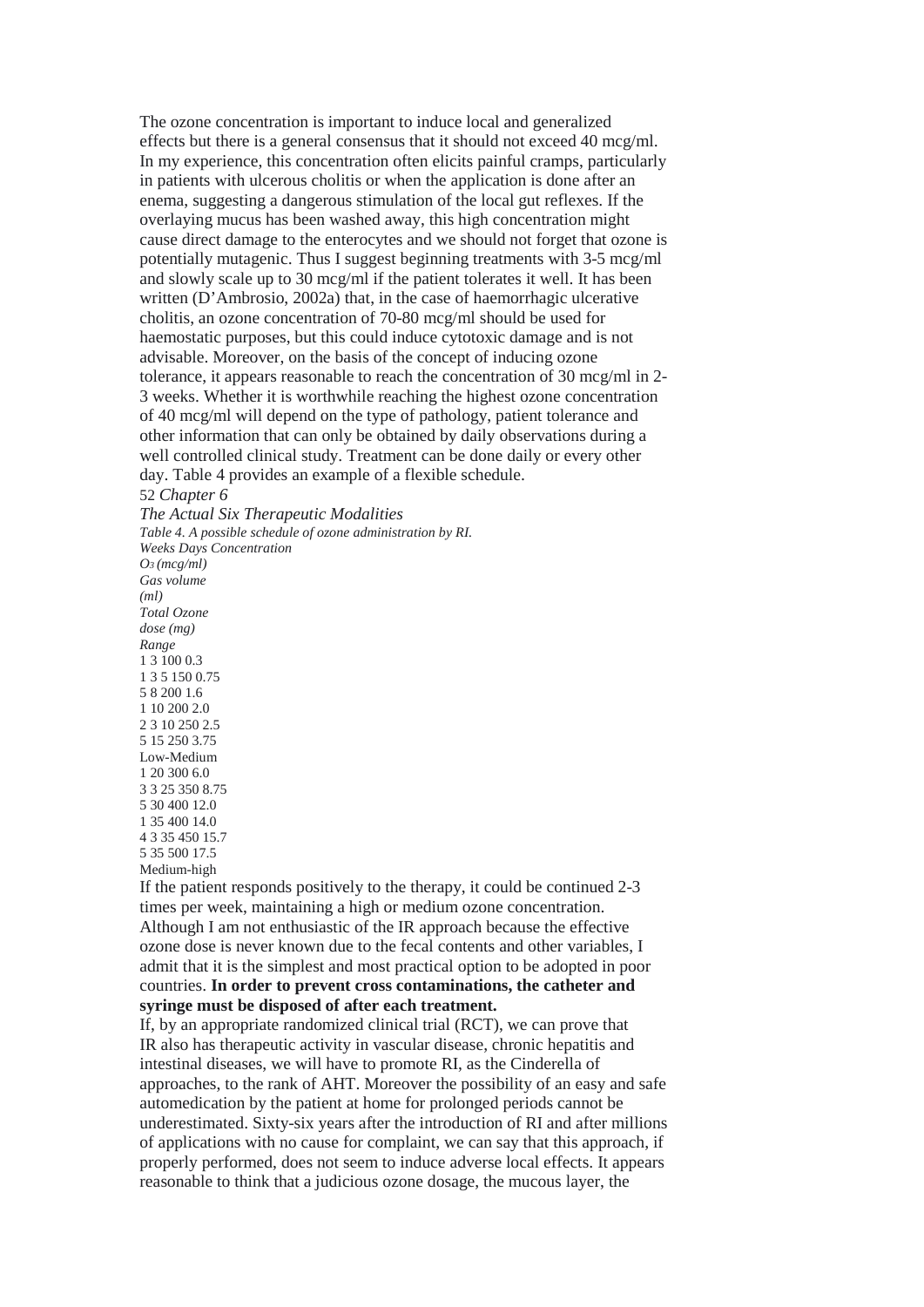antioxidant system and the adaptive response of enterocytes are all responsible for the lack of toxicity. However we must keep in mind that Eliakim et al., (2001), after repeated enema in rats with ozonated water (20mcg/ml), have reported the appearance of a microscopic colitis. Although gas insufflation is probably less irritating than the enema, this result reinforces my suggestion to use low doses of ozone at least initially for inducing the tolerance phenomemon.

### 53

#### *Chapter 6*

In Chapter 9, we will briefly examine the pathogenesis of the diseases where RI is best employed, but here it may be useful to speculate about the local effects of ozone. These may be as follows:

**a) Biochemical effects.** In the studies already cited (Leon et al., 1998; Barber et al., 1999; Peralta et al., 1999, 2000; Borrego et al., 2004; Gonzalez et al., 2004), RI in rats upgraded the enzymatic antioxidant response in liver and kidney but the viability of enterocytes was not examined.

**b) Bactericidal effects.** The human colon-rectum contains up to 600 g of about 400 species of mostly anaerobic bacteria, and ozone may partly change the environment for a short while. Except in particular conditions, like clindamycin-associated enterocolitis (Schulz, 1986), bactericidal activity per se is probably unimportant but may cause the release of LPSs and muramyl peptides. These compounds are among the most potent cytokine inducers and in large amounts are responsible for the toxic shock syndrome and likely death. However, in physiological conditions, the daily absorption of traces of LPSs bound to specific proteins and to lipoproteins is considered essential for maintenance of the basic cytokine response and an alert immune system (Bocci, 1981b, 1988b, 1992c). Particularly in the last paper, it was postulated that the somewhat neglected gut flora has a crucial immunostimulatory role. This idea remains valid today and it is possible that RI favours a slight increase of LPS absorption with the consequence of enhanced activation of intrahepatic lymphocytes, Ito's and Kupffer's cells (O'Farrelly and Crispe, 1999), which may change the evolution of chronic hepatitis.

**c) Modification of the bacterial flora equilibrium.** Owing to the multiplicity of bacterial species, this remains a complex area. However, the normal flora contains *Lactobacillus (Lb) acidophilus, Lb. bifidus, Lb. fermentum, Lb. casei, Streptococcus faecalis, S. thermophilus, S. bulgaricus, Escherichia coli, Proteus and a variety of enterocci.* The bacteria and their products interact with each other and with the enterocytes, goblet and enteroendocrine cells (producing a myriad of hormones) and the gutassociated lymphoid tissue, GALT (Hooper and Gordon, 2001). On the other hand, it is well known that contaminated food, water and antibiotics can subvert this dynamic symbiosis by allowing the establishment of pathological bacteria and fungi like *Candida albicans, C. tropicalis, Torulopsis glabrata,* etc. The successive dysmicrobism usually has farreaching deleterious consequences, ranging from transient to chronic enterocolitis and to autoimmune reactions and therefore we must try to correct it in order to restore normal homeostasis. Whether RI with a daily input of oxygen-ozone can re-equilibrate the bacterial flora and lead to normal immunoreactivity remains to be demonstrated (and explained), although anecdotal results suggest a beneficial effect.

**d) Effects on the GALT.** The gastrointestinal compartment represents almost 40% of the whole immune system. Besides the famous plaques 54

*The Actual Six Therapeutic Modalities*